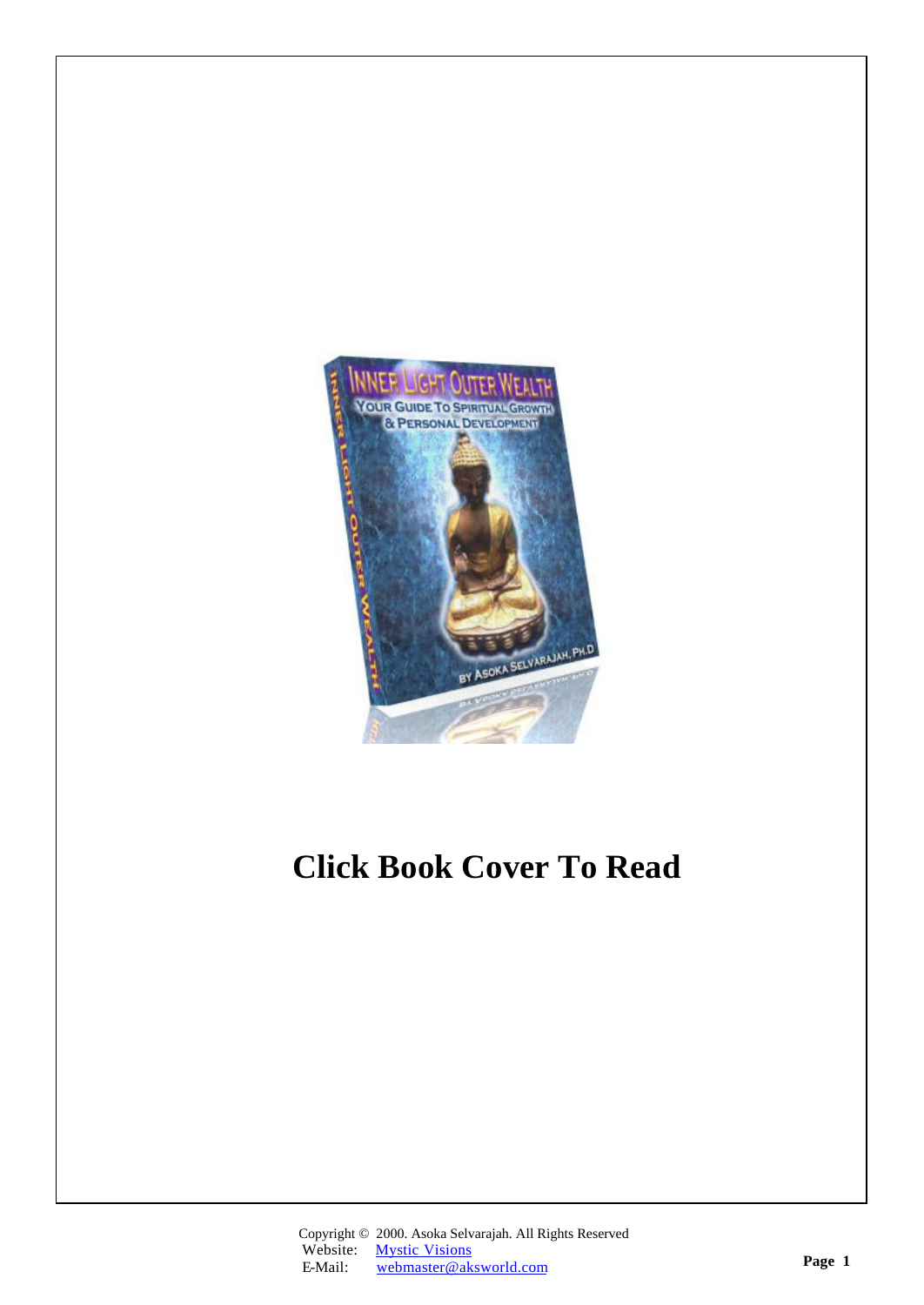# **Table Of Contents**

<span id="page-1-0"></span>[Copyright & Disclaimer](#page-2-0) [About Us](#page-3-0) **[Introduction](#page-4-0)** [Aspire To Wisdom Free Ezine Page](#page-37-0)



# **Metaphysical Articles**

Visit Mystic Visions Website

[Developing A Reflective Life In the Midst Of Turmoil](#page-5-0)

[The Secret Of The Masters — Yours!](#page-7-0) 

[Your Life As A Mystery School](#page-10-0)

[Communing With The Universe — The Power Of Oracles](#page-13-0)

[Uprooting The Tree Of Ignorance](#page-16-0)

[10 Steps To Contacting Your Higher Self](#page-19-0) 

# **Personal Development Articles**

[Do You Think Or Are You Being Thought?](#page-22-0)

[The Key Attitude For Success](#page-25-0)

[Using A Journal For Personal Development](#page-28-0)

Money  $&$  Spirituality — Do They Mix?

[10 Things You Can Do To Make A Quantum Leap In Your Life FAST](#page-34-0)



Previous throughout the book to Next Click these two icons go forward or backward

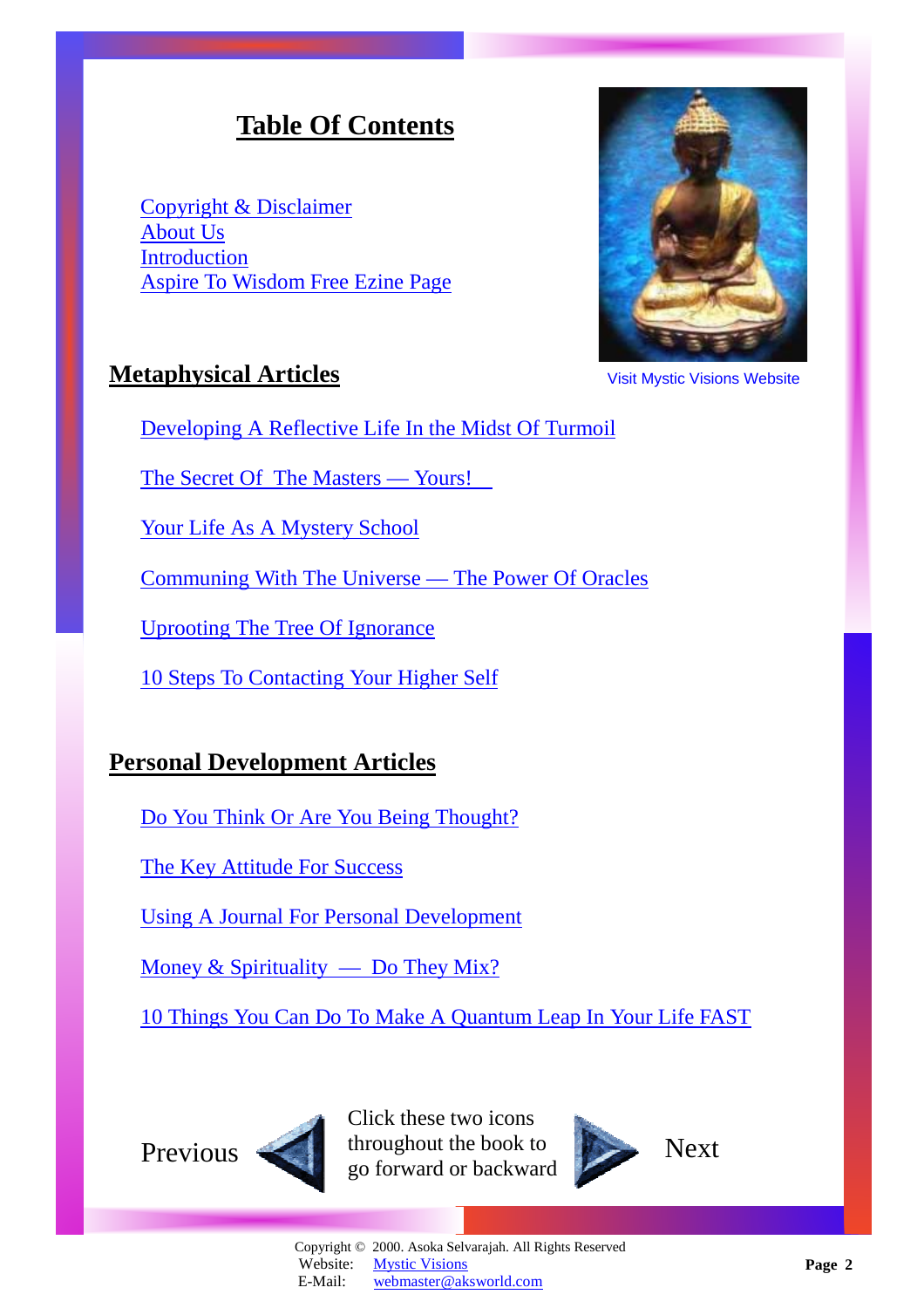# **Copyright & Disclaimer**

<span id="page-2-1"></span><span id="page-2-0"></span>Copyright © 2000. Asoka Selvarajah. All Rights Reserved.

Please note that this E-Book is fully copyright protected through all extant United States & International Law. No part of this book, in part or in full, may be reproduced by any means without the express written consent of the author.

Violations of this copyright will be enforced to the full extensions of the law.

# **Disclaimer**

The information contained in this E-Book is for educational purposes only. This publication is distributed with the understanding that the author and publisher are not engaged in rendering legal, accounting, medical, or any other form of professional advice. The author and his organization accept no liability whatsoever for actions or consequences the reader may take or incur as a result of reading the information contained herein.

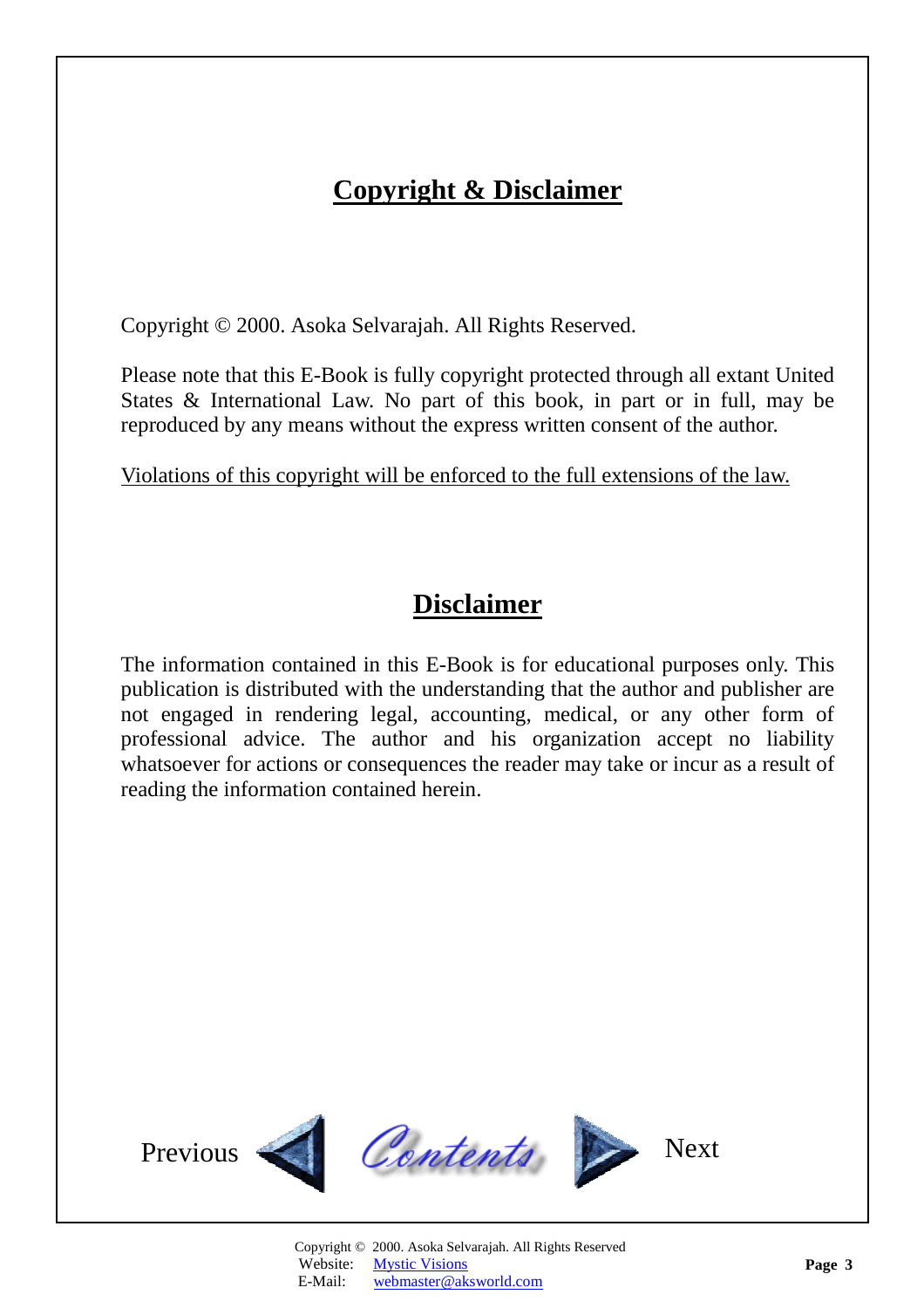# **About Us**

### <span id="page-3-1"></span><span id="page-3-0"></span>**H**ello and welcome,

Asoka Selvarajah here — the author of this E-Book and of the "Aspire To Wisdom" Ezine from which the articles here are taken.

My interest in Personal Development and Esoteric Spirituality has been with me in different shapes and forms throughout my life. It has taken me to many of the world's Spiritual Power Places: Egypt, Peru, India, Mexico, Israel, Nepal and more. Moreover, I have studied extensively on strategies for achieving Self Improvement; the success strategies taught by all the world's great motivational coaches.

Increasingly, I feel a mission to share these valuable findings with as many people as possible. In other words, **YOU**!



Born in London England, I gained a Ph.D in Nuclear Physics at the tender age of twenty six. This work involved mixing matter and anti-matter using the huge particle accelerators in CERN, Switzerland! I then followed up with a career in Investment Banking in London, using strange esoteric methods to forecast the movement of the Stock, Currency and Bond markets. In late 1999, the forces of change led me to seek a way of life and service more in tune with my heart. It was at this time that the Mystic Visions website was first created, along with the monthly ezine, Aspire To Wisdom.

What does all of this mean for you? In the articles contained here, and in the Aspire To Wisdom ezine, you gain some unique benefits. First, in discussing Success and Self Motivation, I am not just a talker. I have achieved some worthwhile successes in life, which gives more credibility to my writings than would otherwise be the case. Second, I bring a very practical frame of mind to anything I write about. This means you get something from each article that **you can put into use right away to benefit your life!** Third, my scientific training reflects in these articles. Thus, I always strive to give you only the best information **derived from the world's great master teachers** on these subjects. A sober and measured approach is taken to even the most esoteric subjects, which I hope you will appreciate.

Enjoy the book and ponder the message it speaks to your heart. *I would like to extend a personal invitation to you to subscribe to the [Aspire To Wisdom Ezine.](http://www.aksworld.com/AspireToWisdom.htm)* It's monthly and it's FREE. If you like this book, please feel free to send it to as many of your friends as you wish. Good life-changing information is so precious. So if you value the thoughts here, please share them with others.

Enjoy the E-Book and I hope to hear from you in the future.

Warmest Regards,

Warmest Regards.<br> $A.R.$  Selvary $A$ <br>Previous Contents Prext





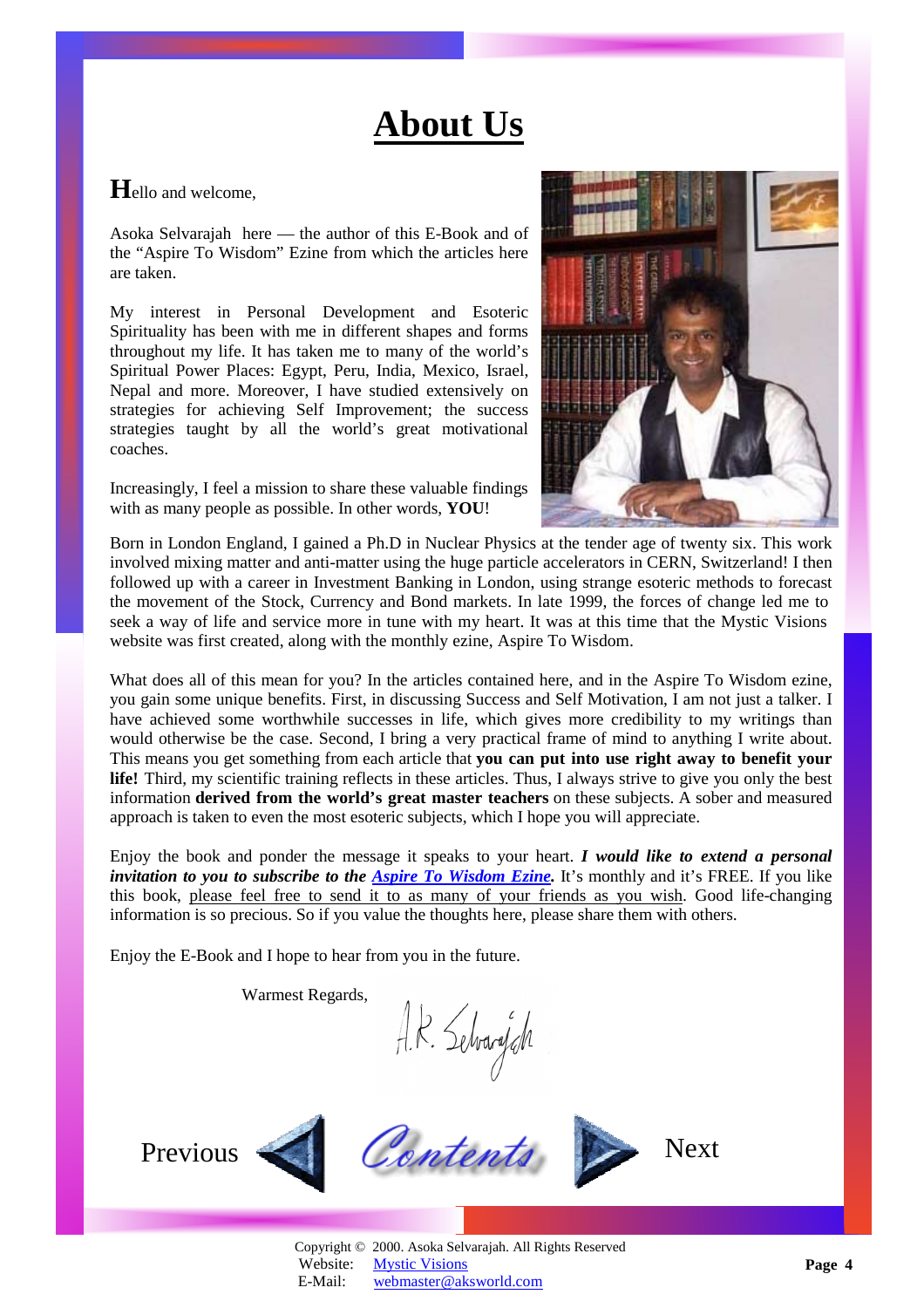# **Introduction**

### <span id="page-4-0"></span>**Why should you read this book?**

The Inner Light Outer Wealth E-Book is intended to educate, entertain, and inspire. It aims to challenge conventional thinking and give you new perspectives on life and your place in the scheme of things.

**The mission is to provide YOU with many of the strategies you need to fully develop your personal and spiritual potential, grow in understanding of the truths of life, and thereby live a joyful life harmonious with your soul's true purpose.**

Do I claim to have all the answers? Not at all. That's why our ezine goes by the name of ["Aspire To Wisdom".](#page-37-1) I'm aspiring just as much as you are!

**In this book,** you will discover the ONE secret all the great Spiritual Masters had in common, learn THE key attitude for achieving Success, examine issues of money and Spirituality, discover 10 things you can do today to make a Quantum Leap in your life FAST, and much more. If you like what you read, please subscribe to the Ezine. It's monthly and FREE. If you would like to subscribe right now, please go online and then [CLICK HERE](http://www.aksworld.com/AspireToWisdom.htm) .

### **Do Share This E-Book With Others! Here's how you can do it.....**

Why keep the treasures of this book to yourself? Share it with others! By all means, forward a copy of the book to **all** of your like-minded friends. Do it with my complete blessing. Alternatively, you can direct your friends to the download site by clicking:

**[Recommend Book To My Friends](http://www.recommend-it.com/l.z.e?s=825799)**

**You need to go online and click this as it sends an e-mail.** 

**If you have a website**, and believe this book will provide value to your visitors, please feel free to post it up in its entirety for them to download. Finally, **if you sell online products**, you may like to include this E-book into your offer. It could be a free bonus, or you could even sell it if you wish. You have full permission to use it in all of these ways.

So how does the copyright apply? Simple. The book must be used *in its entirety* and without alteration of any kind whatsoever*.* No articles may be copied, excerpted, or reprinted elsewhere without express permission. Nothing whatsoever may be deleted or altered. The copyright information, and indeed *every* element of the book must be retained exactly as it is.

So please. (1) Subscribe to the free ezine yourself. (2) Recommend or send this book to at least five of your friends who you know would value it. Now, enjoy the book........

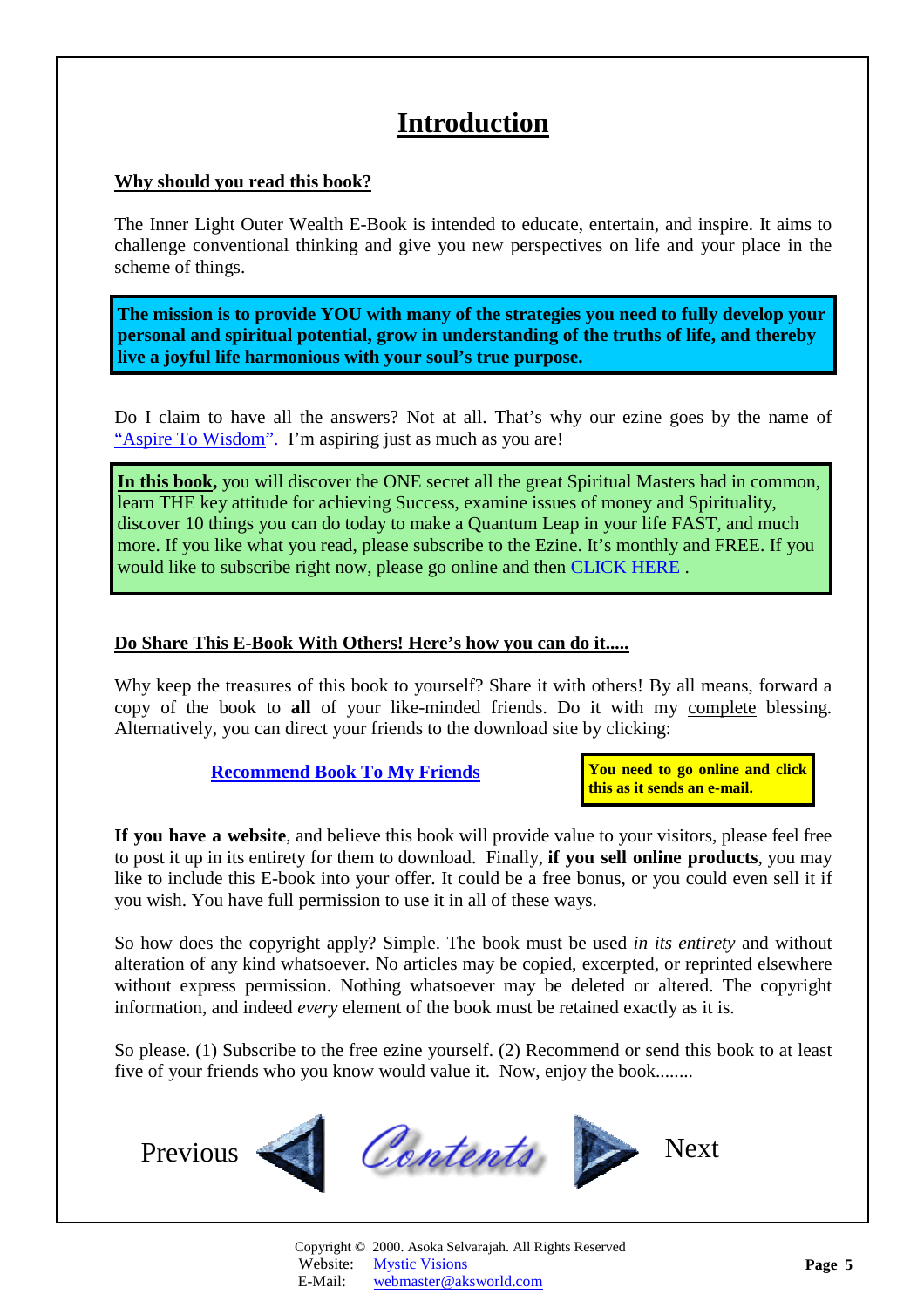# <span id="page-5-1"></span><span id="page-5-0"></span>**Developing A Reflective Life In The Midst Of Turmoil**

### **The modern dilemma and the search for meaning**

One of the most important things you can do in life is to simply find time for yourself. By this, we don't mean opting out of society or "spacing out". Value yourself enough to give yourself time to simply be, without any expectation of goal or result. Paradoxically, by doing this, we can often achieve far more in our externally focused lives than we otherwise might.

When our lives are primarily externally focused, it becomes easy to lose sight of the gameplan. What are we doing all this for? What is the point of it all? Like too many stressed out corporate "high-fliers", we may reach the very top of the ladder, only to find that it is leaning against the wrong wall. The joy of simply living all too easily evaporates as we postpone our pleasure for some unspecified future date. We don't allow ourselves to be happy NOW, but instead promise ourselves that when we have got that promotion, or fallen in love with that ideal partner, or had that baby, bought that new hone, or become a millionaire, THEN we can be happy. Meanwhile the present time, which in truth is all we ever really have, quietly slips away.

### **Do you work for money or does money work for you?**

The biggest trap is to work for money. Many people do this assuming that once a certain amount of money has been amassed in the bank, or once they can see the sheer immensity of their assets laid out before them, THEN they will be truly happy. Again, it is an utter illusion. The truth is that you have to prepare your mindset for wealth first or else (a) you will never truly achieve it because your inner mind will forever act to keep you within your comfort zone or, (b) if you do achieve it, you will not have developed the habits of mind to be content with it anyway.

Tony Robbins tells about how much he wanted to become a millionaire but once he actually achieved it, the thrill lasted for about ten minutes. After that, everything felt just the same as before. Yes, there are many millionaires who are happy. However, there are many who are as equally miserable. In fact, many of the latter would agree that their prime cause of sorrow is the money itself; fear of losing it, dissatisfaction at not being as rich as so-and-so who is worth ten times more, etc. The key point is that money itself is not the determiner of happiness and purpose. A correct state of mind IS.

Capturing our purpose is THE most important thing we can possibly do. It is not the work of a moment, an hour or even of a few days. It is an ongoing project that brings more riches each

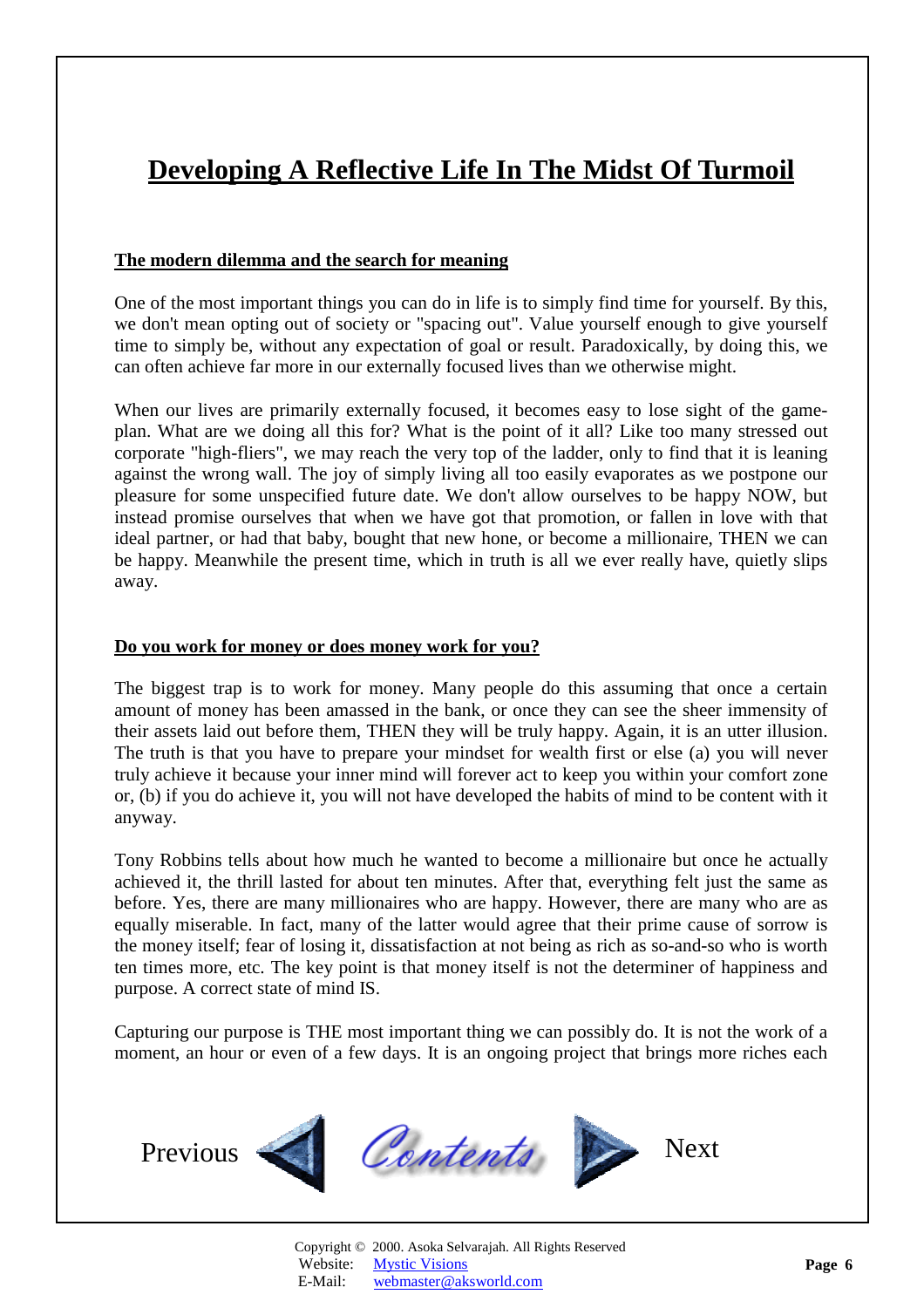<span id="page-6-0"></span>and every day. By doing this, we discover who we really are and why exactly we are here. The truth is that you are here for a purpose. You manifested into this life for a reason. So how do we go about discovering this purpose?

#### **How to win back your life from the endless bustle of modern existence**

The first thing is simply to make time for yourself. Treat yourself as precious and important and find times to be alone in quiet reflection upon your life. Many people meditate to gain deeper insights about themselves. This is certainly immensely valuable. However, if you feel uncomfortable with meditation at this stage, then simply creating moments in the day when you can ponder and wonder can be deeply beneficial.

At several points in the day, try simply closing your eyes and taking a deep breath. Turn your attention inward and remember whatever it is you need to, and as you let your breath out exhale all your tension and concerns. David Kundtz, in his excellent book "Stopping", calls these brief moments in the day "Stillpoints". They are easier to do than meditation because they only take a few seconds. However, if you do about fifteen or so of these a day, it can make a tremendous difference to your inner calm and perspective on life.

You can also do what Kundtz calls "Stopovers". These are slightly longer breaks lasting from several minutes to several hours, where you take time to specifically do NOTHING. This is important. There is no agenda. You simply give yourself time to BE. You listen to your body and what it has to say.

You listen to your inner intuition and gradually develop the ability to hear its valuable insights. You develop Openness and gradually by-pass the inner critic that filters out what you heart's desire really is with negative thinking and being "realistic" By giving yourself more time to simply be and experience your own "being-ness" without preconditions, you gradually awaken to what your soul's purpose is, one step at a time.

Resources That Can Help:

["Stopping" by David Kundtz](http://www.amazon.com/exec/obidos/ASIN/1573241091/amazinglifestyle)

If you liked this article, you will love the course **"The 7 Golden Secrets To Knowing Your Higher Self"**.

### **[CLICK HERE](http://www.aksworld.com/7GS.htm)**

to get the very latest details. You need to be connected to the internet to do so.

.



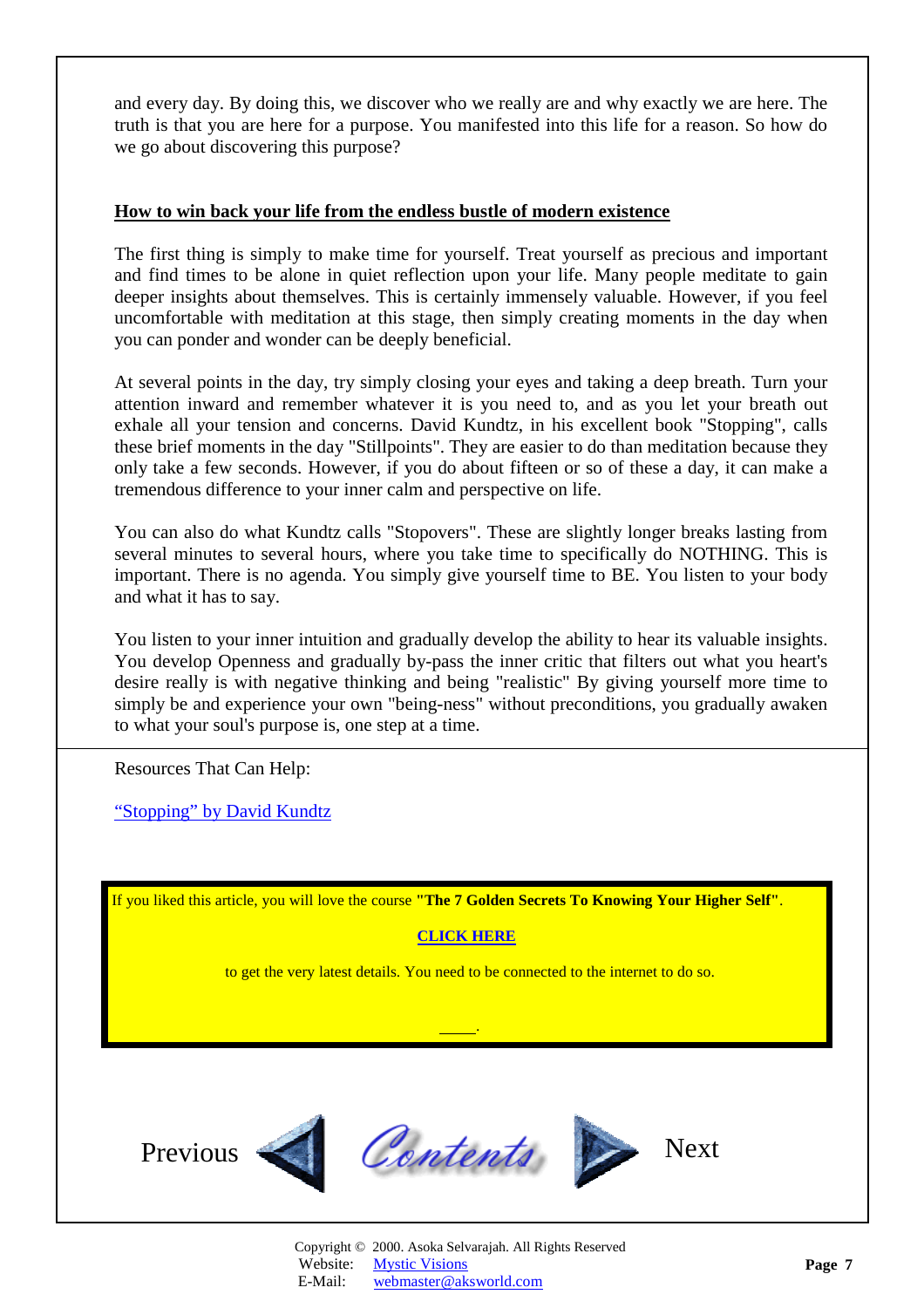# **The Secret Of The Masters - Yours!**

#### <span id="page-7-1"></span><span id="page-7-0"></span>**"It is only in the depths of silence that the voice of God can be heard."**

Sai Baba

#### **The Silent Secret**

It was Aleister Crowley who made a profound observation that I have always remembered from the time I first read it. He pointed out that there is one - and only one thing - in common in the lives of Jesus Christ, the Buddha, Mohammed, Moses and other great spiritual teachers. Apart from this, their lives and teachings were totally different. So too were the people they preached to and the message they taught. However, there is one unique experience that they all shared in exactly the same way.

Think for a moment what it might be. It's not an easy question......

I won't keep you in suspense. Crowley points out that all of these founders of world faiths, without exception, retreated into a wilderness prior to receiving and delivering their great revelation to the world. Jesus was baptised by John and promptly disappeared into the desert for forty days and forty nights. The Buddha escaped from the samsaric slumber of the royal palace in which he was born, and went to meditate under a bodhi tree for many years before enlightenment came. Alone, Moses disappeared to the top of Mount Sinai and received the ten commandments, and more, from the burning bush of God. The Prophet Mohammed spent much time in a lonely cave at night in the hills outside Mecca before he received the Koran from the Angel Gabriel.

Silence. Retreat. A Wilderness experience. Communing deeply within. This is the X factor. It can truly be said that prior to this inner retreat, there was actually nothing spiritually distinctive about these people at all. Virgin birth apart, the life of Jesus prior to this isolation is hardly even discussed in the Gospels. The Buddha was one of many Indian princes. You couldn't have picked Mohammed out in a crowd. And Moses, though an accomplished magician at the time, and leader of a nation of homeless and hungries, still had his best days very much ahead of him.

When they returned from the place of silence and solitude, they came with FIRE! The flames of that fire spread with unquenchable force. It set light to the world. The truth they revealed differed very markedly, according to their own times, as well as the history and traditions of the people they taught. But it was new. It was powerful.

It came from a place where most of us never go. It was divine revelation.

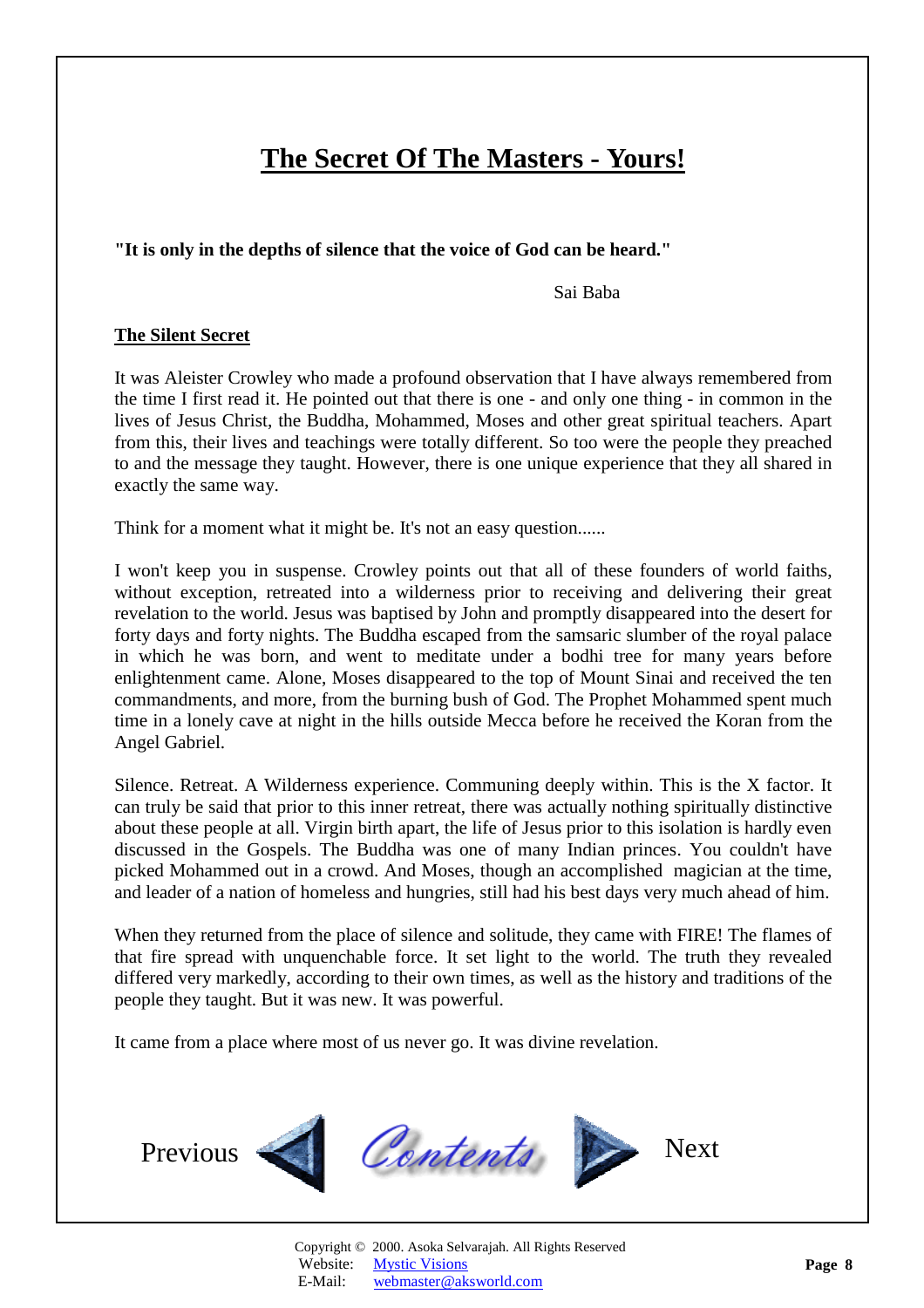Copyright © 2000. Asoka Selvarajah. All Rights Reserved Website: [Mystic Visions](http://www.aksworld.com)

An old story relates that the Gods debated as to where to hide their wealth of wisdom and

have ever been:

**"The Kingdom of Heaven is within you."** 

<span id="page-8-0"></span>**Practical applications of this Secret to our lives**

Aristotle

**"You can never learn anything that you did not already know"** 

**"When you go into the space of nothingness, everything becomes known"** 

Buddha

**inside them"**  Galileo

**"You can't teach anybody anything, only make them realise the answers are already** 

Now, from this dramatic comparison of the lives of the Spiritual Masters, we have a strong hint of how to get there ourselves. It is through silence, withdrawal and inner stillness. It is only by BEING, i.e. willing to spend time with ourselves, to conduct our own retreats. This is how we can truly break through the barriers and blocks that prevent us from realising who we really are and what our life destiny is.

Perhaps none of us will start a major world faith or would even wish to. Yet, the power these spiritual masters tapped is available to us all. In fact, they are the first to say this. This power can transform our personal and spiritual development. It is the power to break the boundaries of our own limitations and ego consciousness.

If you need any more persuading, consider the following from some of the greatest minds that

# **"All of Man's problems stem from his inability to sit quietly with himself"**

Pascal Pascal and the Pascal of the Pascal and the Pascal of the Pascal and the Pascal of the Pascal of the Pascal of the Pascal of the Pascal of the Pascal of the Pascal of the Pascal of the Pascal of the Pascal of the Pa

Jesus Christ









E-Mail: [webmaster@aksworld.com](mailto:info@aksworld.com?subject=E-Book1)

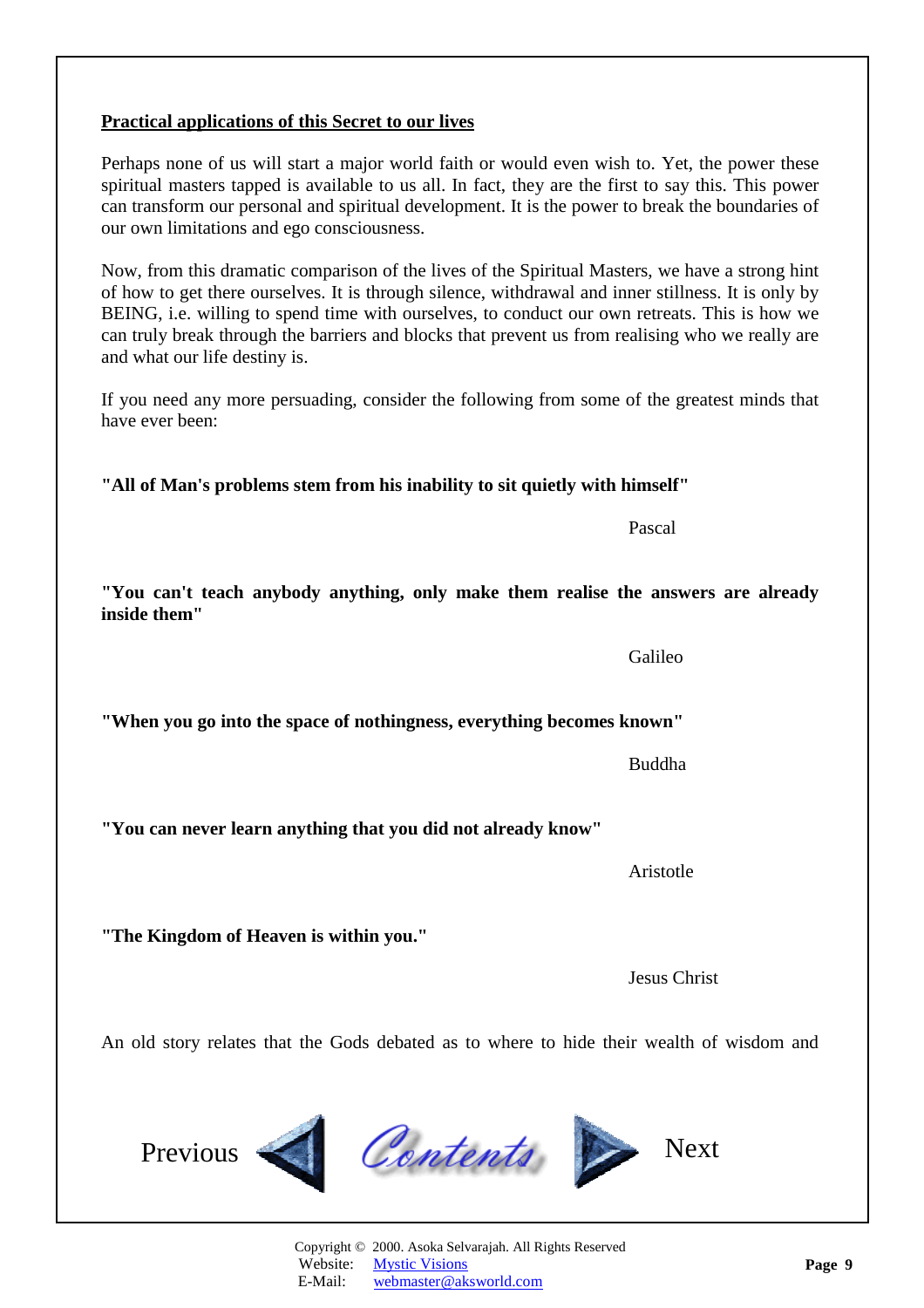<span id="page-9-0"></span>spiritual power. They finally settled on hiding it deep within Man himself. They knew he would look for it everywhere across the planet except there!

Thus, if you wish to make progress in anything - spiritual, material, or even financial - the place to start is to go within. This is where the Inner Genius lies, the Higher Self, the Power of God. Spend time with yourself in contemplation. Wait upon that inner voice. Do not bring your preconceptions with you. Allow what comes to be virgin-born.

How different this teaching is to that of the world; even of the spiritual authorities. The Church will tell you that spiritual growth comes through regular attendance, good works, holy communion and other outward forms. The business world will tell you to attend more seminars, read up on presentation techniques, and jump onto the latest trend.

However, the wise person knows that inner victory must always precede outer. There are no shortcuts. This way of silence is tougher. It takes time and patience. It is out of sorts with the ways of the world, which is precisely its power. You may not even know how to begin or what to expect. Just begin. Schedule regular time for it. All questions will be answered in time. By You!

It is the way the Masters have walked. It is the way they recommend. Practise it yourself. Begin today.

Resources that can help:

"The [7 Golden Secrets To Knowing Your Higher Self](http://www.aksworld.com/7GS.htm)" by Dr. Asoka Selvarajah

If you liked this article, you will love the course **"The 7 Golden Secrets To Knowing Your Higher Self"**.

### **[CLICK HERE](http://www.aksworld.com/7GS.htm)**

.

to get the very latest details. You need to be connected to the internet to do so.

If you are enjoying this E-Book, why not share it with your friends? Just go online and then click on:

# **[RECOMMEND BOOK](http://www.recommend-it.com/l.z.e?s=825799)**

This will give the link to our website and also allow you to send a personal recommendation message. It's easy!



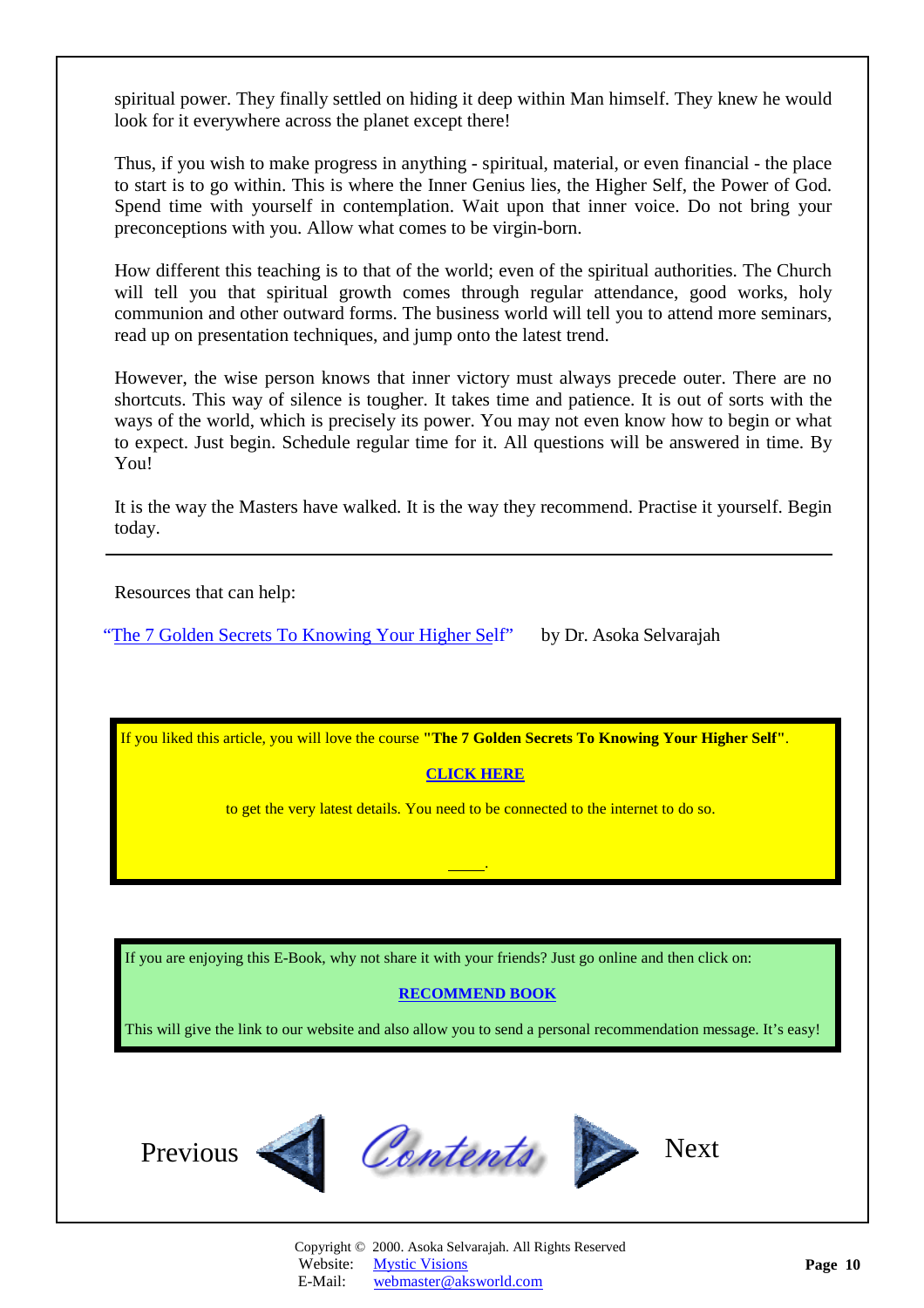# **Your Life As A Mystery School**

#### <span id="page-10-1"></span><span id="page-10-0"></span>**What were the Mystery Schools?**

Mystery schools once existed throughout the Ancient World - Greece, Egypt, India, China, South America. These spiritual centres provided a place where students could receive a mystical education by progressing through a series of spiritual trials and initiations. The goal was to provide seekers with the highest levels of spiritual realization - to understand the deep truths of existence, the cosmos and human life. Initiates of the Mysteries were credited with wisdom, as well as great magical and occult powers.

The main method of teaching the Mysteries was through myths—stories with deep mystical and psychological symbolism; for example, the Greek and Roman Myths. In reality, these stories possessed two different levels. On the mundane level, the myths could be seen as simple entertaining tales with light moral undertones. For most people, this is how they would be received. These were the Outer Mysteries.

However, for those with eyes to see and ears to hear, there existed the Inner Mysteries.

Students of the Outer Mysteries would be carefully observed. Some would show signs of recognition - a clear ability to see beyond the superficial level of the stories to the more profound meaning. These few would then be selected for further initiation into the Inner Mysteries. They would serve under the tutorship of the Master (Hierophant) of the Mystery School and be taken to ever deeper levels of spiritual unfoldment.

The teachings were hard. The initiation ceremonies were dramatic and frightening - seemingly life and death situations where the student was exposed to his deepest fears and temptations. Perhaps the mythological stories would be enacted in the depths of a dark cave to the sound of loud gongs and frightening flashes of light. Frankly, nobody really knows. Initiates were sworn to strictest secrecy, even unto death, and these matters were never written down.

#### **How to make the Mystery Schools a living reality in your life today**

Thanks largely to the efforts of organized mainstream religion throughout history and the world, the Mystery Schools have mostly vanished on the physical plane. However, they still exist on the spiritual level. More excitingly, they can come alive right now for YOU in a personal way - through a profound study of your own unfolding life.

Prior to your birth, imagine that the spiritual part of you — known as the Higher Self - made some decisions. It determined precisely the lessons and experiences you needed to undergo in

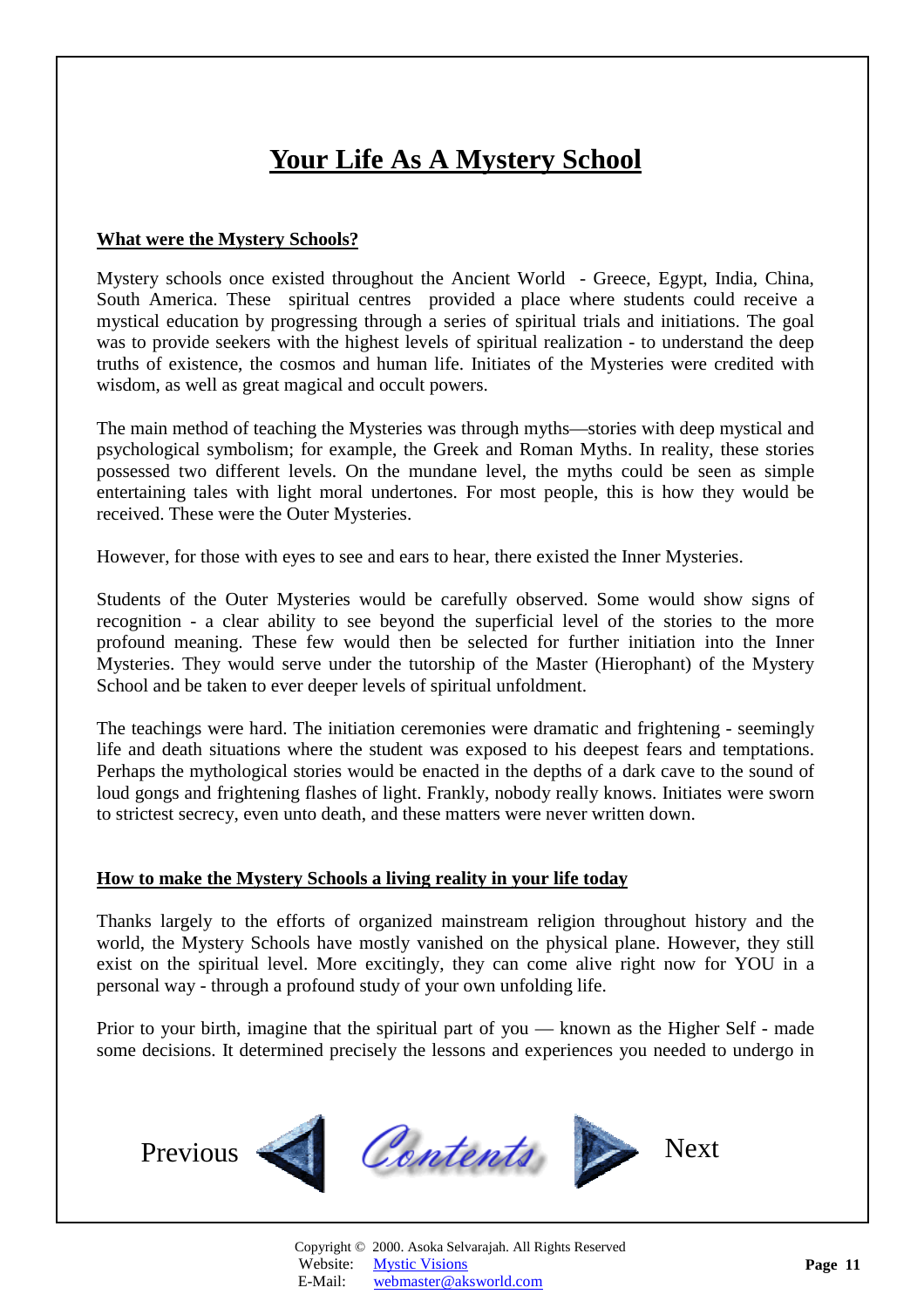<span id="page-11-0"></span>order to learn, grow and perfect yourself in all ways. It then chose exactly the right parents, and the right time and place for you to be born. Ever since your birth, it has been orchestrating ALL the events and people in your life to perfectly present you with all the challenges and lessons you most need in order to develop yourself. From this perspective, nothing happens in your life by chance. Everything has meaning. There are NO accidents.

What is the goal of all this? What is the purpose of your life from this perspective? It is no less than to become a Spiritual Master over as many lifetimes as it takes!

THIS is the perspective of your life as a Mystery Story. The Master Teacher of the Mysteries is your Higher Self. Through the trials of ordinary life, - through perceiving the mythic dimensions of it - you are presented with the lessons you most need to learn in order to perfect yourself in all ways.

It is a theory which cannot be definitively proven. However, as the great mystical teacher, Paul Solomon, once said, life works far better and makes more sense if we assume it is true, even if it is not!

The Mystery School perspective is very similar to the way in which we regard dreams. Modern Psychology postulates that every person, object and situation in our dreams has deep symbolic meaning. They are created by a part of our mind that understands and thinks only in symbols. The challenge is for our waking consciousness to then make sense of all these meaningful symbols.

This is EXACTLY the same situation that is presented with our waking lives from the Mystery School perspective. In a sense, as long as we participate in life unawares, we are still asleep. As soon as we realize and actively participate in the Mystery School lessons of our lives, the sleeper awakens to progressively greater levels of awareness.

If your life is a Mystery School, everything that happens to you is by design. There are NO accidents. Every person who enters your life, every situation whether joyous or tragic, every challenge you face, is there for a specific reason. From this viewpoint, you have to stop blaming your parents all the time for the way you turned out. After all, you chose them!

Like King Arthur, Perseus, or Odysseus, you are the hero of your own personal Mystery Mythology. The events and characters in your life are the colorful fabrics of which your story is woven.

#### **The trials of life are your greatest teachers!**

People and circumstances that you perceive to be enemies and trials are in fact your greatest teachers. In the Mysteries, the initiators could appear to the student as demons or monsters evil forces that had to be overcome before any further progress was even possible. These were in truth archetypal forces within the pupil's own psyche that needed to be wrestled with and

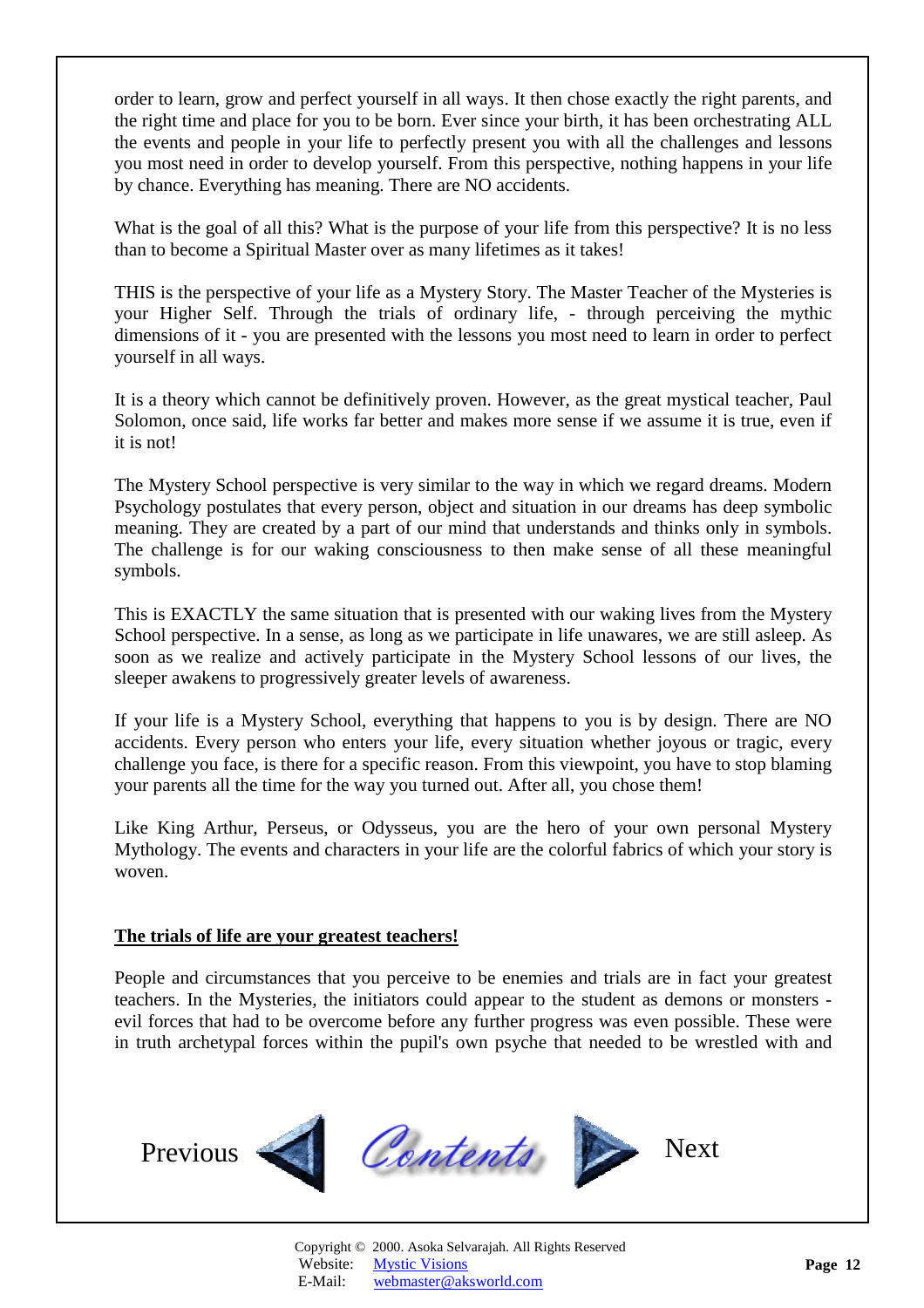<span id="page-12-0"></span>brought under control before any further progress could be made.

Yet, once the lesson had been learned and the demon overcome, it revealed its true form - as an angel of light. As the Dalai Lama once said, we need to be grateful to people who mean us harm, for it is only through conflict that we can grow. From a Buddhist perspective, there is even more need for gratitude to enemies: they are actively harming themselves, incurring massive negative karma, specifically to benefit you! And they don't even know it!

How does this apply practically? Well, have you noticed that certain scenarios - work difficulties, relationship problems or whatever - keep cropping up again and again for you? The reason is that if you refuse to learn a lesson, it will simply repeat again later until you do. Please don't think that you can go on to the advanced lessons until you have mastered the simple ones.

It will not happen.

l

Wherever you go in all the world to escape a lesson, you take yourself with you! Thus, you can be sure that your Higher Self will simply orchestrate events to present the exact same lesson/ challenge until you finally get the message.

Moreover, remember this. The Higher Self regards your body as perfectly expendable! After all, if you refuse to learn the lesson in this life, it can simply provide you with a new one and the same lesson can start over where it left off!

In summary, viewing your life as a Mystery School is immensely beneficial. It provides you with a powerful spiritual perspective. It makes sense and meaning out of all that happens to you, enormously increases your chances for growth, and helps you work towards a firm purpose that transcends yourself. The goal of becoming a Spiritual Master.

If you liked this article, you will love the course **"The 7 Golden Secrets To Knowing Your Higher Self"**:

# **[CLICK HERE](http://www.aksworld.com/7GS.htm)**

to get the very latest details. You need to be connected to the internet to do so.

If you are enjoying this E-Book, why not share it with your friends? Just go online and then click on:

# **[RECOMMEND BOOK](http://www.recommend-it.com/l.z.e?s=825799)**

This will give the link to our website and also allow you to send a personal recommendation message. It's easy!





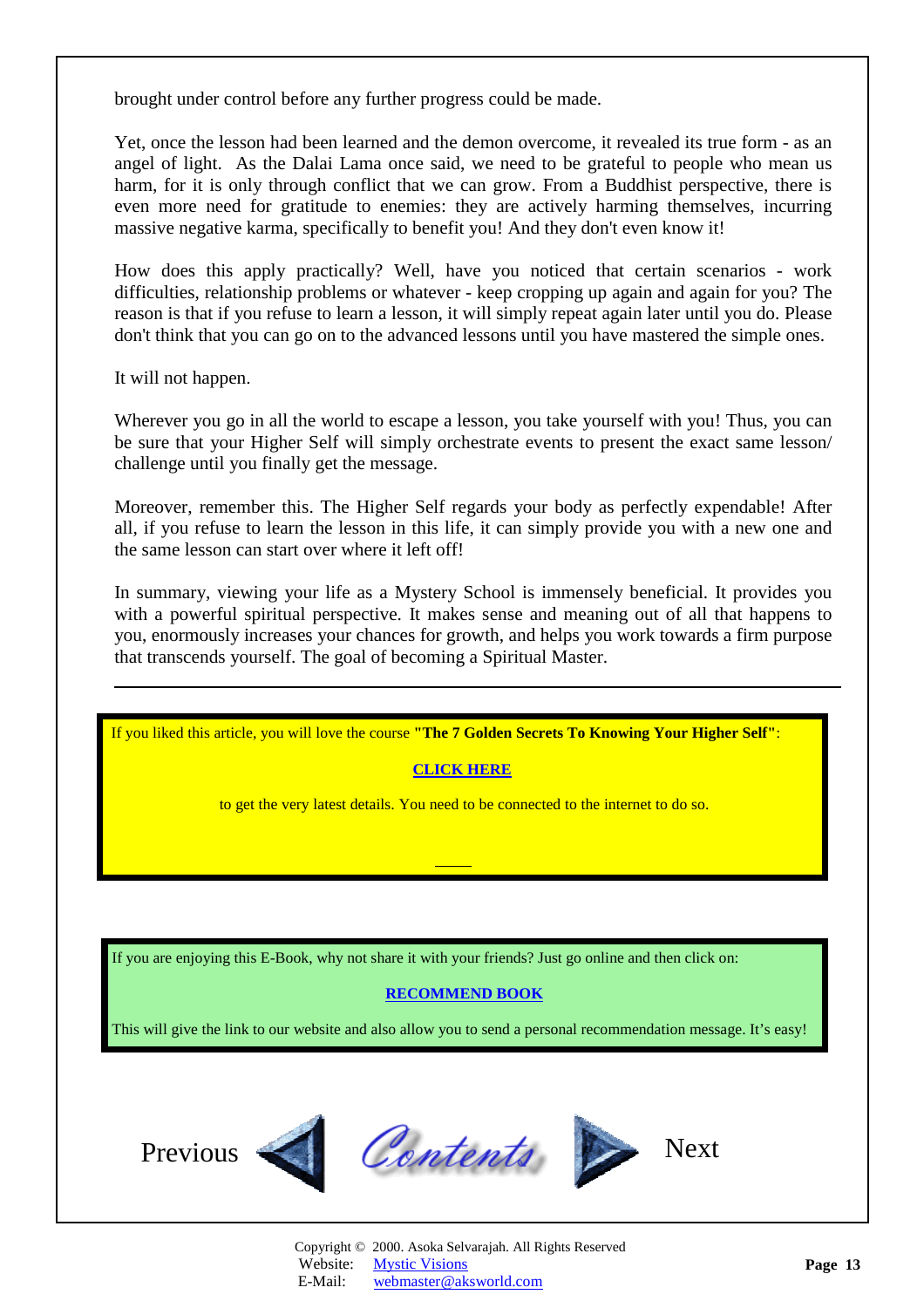# <span id="page-13-1"></span><span id="page-13-0"></span>**Communing With The Universe — The Power Of Oracles**

### **How modern Science is changing our view of reality**

Until recently, scientists were giving us a increasingly mechanistic view of the Universe. The "billiard ball" model of reality - namely, that certain knowable causes always give rise to certain predictable effects - increasingly dominated all areas of our society. Scientists expected that one day, they would have a complete explanation for ALL phenomena. God increasingly became the "god of the gaps" - the gaps that Science could not explain....yet.

However, the advent of Quantum Mechanics and Chaos Theory in particular have ended that dream forever. Instead of speaking of certainties and laws, we must now deal with probabilities (i.e. likelihood's) and a constant interplay between Order and Chaos. Royal Society Biologist, Rupert Sheldrake, now threatens to upset the established scheme even further with his theory that there are in fact no "Laws of Nature", but rather ingrained habits built up through countless repetitions!

So everything in Science is in a dramatic state of flux - one that has yet to feed down to the layman. Most people are still caught in the 19th century hangover of Scientific Rationalism. This loosely states that the only things that exist are those that can be verified experimentally, and that logic is the only valid function of the brain for determining true knowledge about reality. This notion still pervades all areas of society.

However, it is an utterly false one. In truth, the universe is increasingly revealed to be a place of profound mystery. The more scientists discover, the more they gasp at the immensity that remains to be discovered. In truth, the Universe is something incomprehensibly complex; from the smallest sub-atomic particle to the vast dimensions of galactic super-clusters. It defies the finite capacities of our minds.

Moreover, for those who have eyes to see, the universe is also revealing itself to be a place of infinite intelligence. Whether it be Dr. Deepak Chopra telling us about the incredible wisdom stored within the Human Body, or Geo-Physicist James Lovelock postulating that the entire Earth can realistically be considered a single living organism - Gaia - many scientists are embracing a holistic approach to reality at all scales.

### **Oracles— A means of perception who time has come**

Within this new reality of the universe as BEING, the ancient methods of perception emerge once more as potentially valid ways of examining reality. In particular, the ancient method of

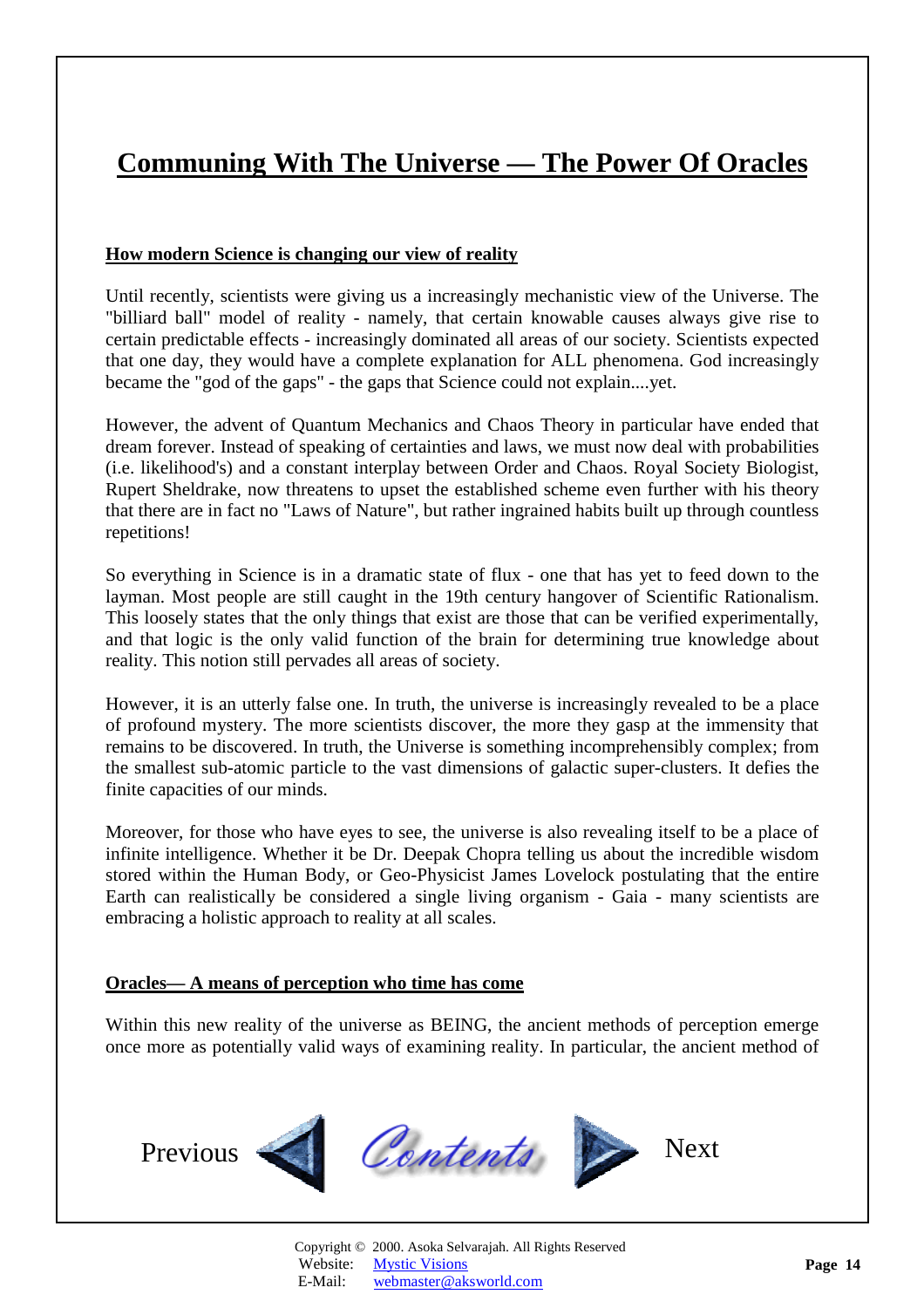<span id="page-14-0"></span>the Oracle deserves our re-appraisal.

Long maligned by Science as contemptible outdated nonsense, and by mainstream Religion as the work of the devil, Oracles nevertheless enjoyed a long and respected history in the Ancient World and throughout prehistory. Science has rightly put an end to such notions as the flat Earth hypothesis, and the belief that earthquakes and storms are the work of unappeased gods. However, Oracles - such as the I Ching and Tarot - seem as resilient today in our modern technological civilization as they ever were. Ironically, Astrology even uses the latest computer technology to do its work far more efficiently and quickly than has ever been possible before!

Before we discount this tendency as solely limited to the realm of the feeble-minded, we should remember that no less a mind than the great Swiss psychologist, Carl Jung, took Oracle systems VERY seriously indeed and worked extensively with the I Ching and the Tarot. It is an indisputable fact that numerous Investment Banks around the world use Financial Astrology to assist in their trading decisions. Moreover, the brilliant 19th century banker, J.P. Morgan whose bank bears his name and is today one of America's most prestigious financial institutions - is famously quoted as saying, "Millionaires don't believe in Astrology. Billionaires do."

Hence, despite the ravages of Science and Religion, Oracle systems remain popular and robust in mainstream society, and are espoused by genius and simpleton alike. Why is this? Why have they not gone the same way as belief in Santa Claus or Werewolves?

#### **Oracular perception — as important as our five senses?**

Might the reason for their persistence be that Oracles are a legitimate and valid function of the human brain? Could it be that, like concepts of conscious and subconscious, and the lefthanded and right-handed functions of the brain, there is actually a part of your brain that is hard-wired to receive and process information in an oracular manner?

This notion might seem revolutionary. However, it is not at all unreasonable. Recall our earlier discussion about how Science seems to be revealing the universe to be a place of Infinite Intelligence and Being. What if the Cosmos really does function through Synchronicity (meaningful coincidences), as Deepak Chopra's SynchoDestiny work and James Redfield's "The Celestine Prophecy" suggest? Would it then be unreasonable to postulate that Nature might have directly hard-wired into us a means to perceive Reality this way?

It is not unreasonable at all. In fact, it is quite likely.

This would explain how Oracles thrive despite Rationalism's best efforts to eliminate them. You cannot eradicate a legitimate function of the human brain through argument any more than you can insist that everyone's right leg is a useless physical leftover from a primitive past!

So where does this leave us? Quite simply, the Oracle is where our individual soul touches the

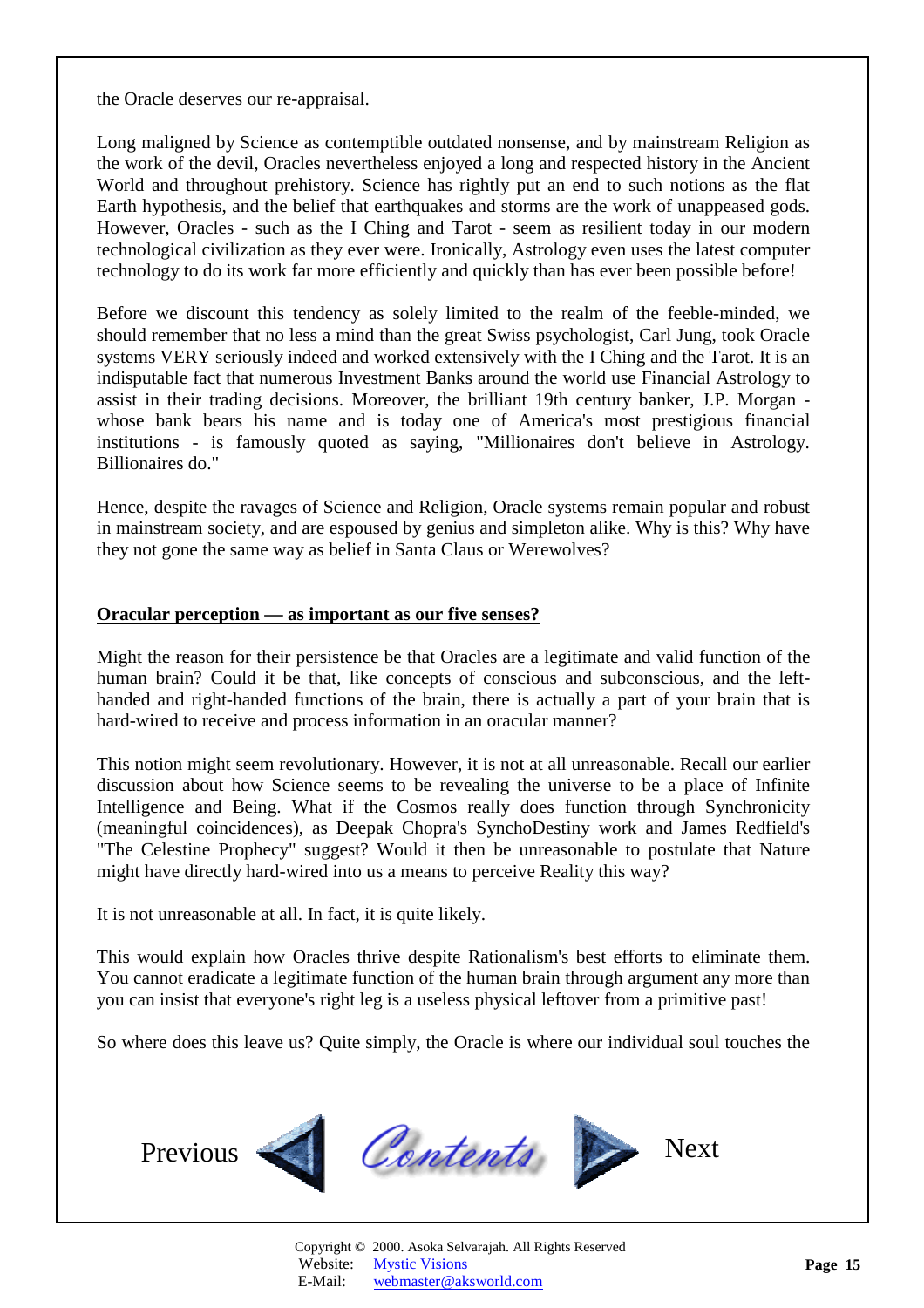<span id="page-15-0"></span>Soul of the Universe. Whereas logic speaks to the scientific/logical left side of our brain, the oracle communicates information from the heart of the universe, through symbol and image, direct to the artistic/symbolic right-side. Each of us is bombarded daily from society with logical/scientific input. We need to redress the balance by stimulating and using the artistic/ symbolic right-side of the brain. This will in turn enhance our overall capacity to function in life. Oracles systems like the I Ching and Tarot can help us do that.

In doing so, we need not approach with an attitude of deep fear, as if we are about to lose our souls. Such fears were propagated by established religion for purely political reasons. After all, if you are truly able to obtain essential knowledge and communion with the Source/God directly, why would you need the expensive trappings of large buildings, the priesthood and regular financial donations?

Rather, we should remember that serious scientists like Jung made studies of the Tarot and I Ching, in line with his studies of Symbolism and the Human Mind. Moreover, the latest scientific revelations of the Universe show it to be a place of meaning and incomprehensible intelligence. Thus, Oracle systems - which seem so in tune with these discoveries - acquire a legitimacy and basis of credibility that they could never have had in previous centuries when these facts were unknown.

Hence, you should choose an oracle and use it regularly. The Tarot and I Ching are particularly recommended. Write your results down in your Journal. Regular use will exercise this vital brain function. Like anything that is exercised regularly, this brain function will strengthen and improve and give you increasingly reliable results. In doing so, you strengthen your intuition and put yourself in direct contact with the Source of the Universe itself.

Resources that can help:

["I Ching — The Classic Chinese Oracle Of Change"](http://www.amazon.com/exec/obidos/ASIN/1852305363/amazinglifestyle)

If you liked this article, you will love the course **"The 7 Golden Secrets To Knowing Your Higher Self"**:

#### **[CLICK HERE](http://www.aksworld.com/7GS.htm)**

to get the very latest details. You need to be connected to the internet to do so.

**Please note: Your e-mail address is never sold or given away to any third party**.

If you are enjoying this E-Book, why not share it with your friends? Just go online and then click on:

### **[RECOMMEND BOOK](http://www.recommend-it.com/l.z.e?s=825799)**

This will give the link to our website and also allow you to send a personal recommendation message. It's easy!



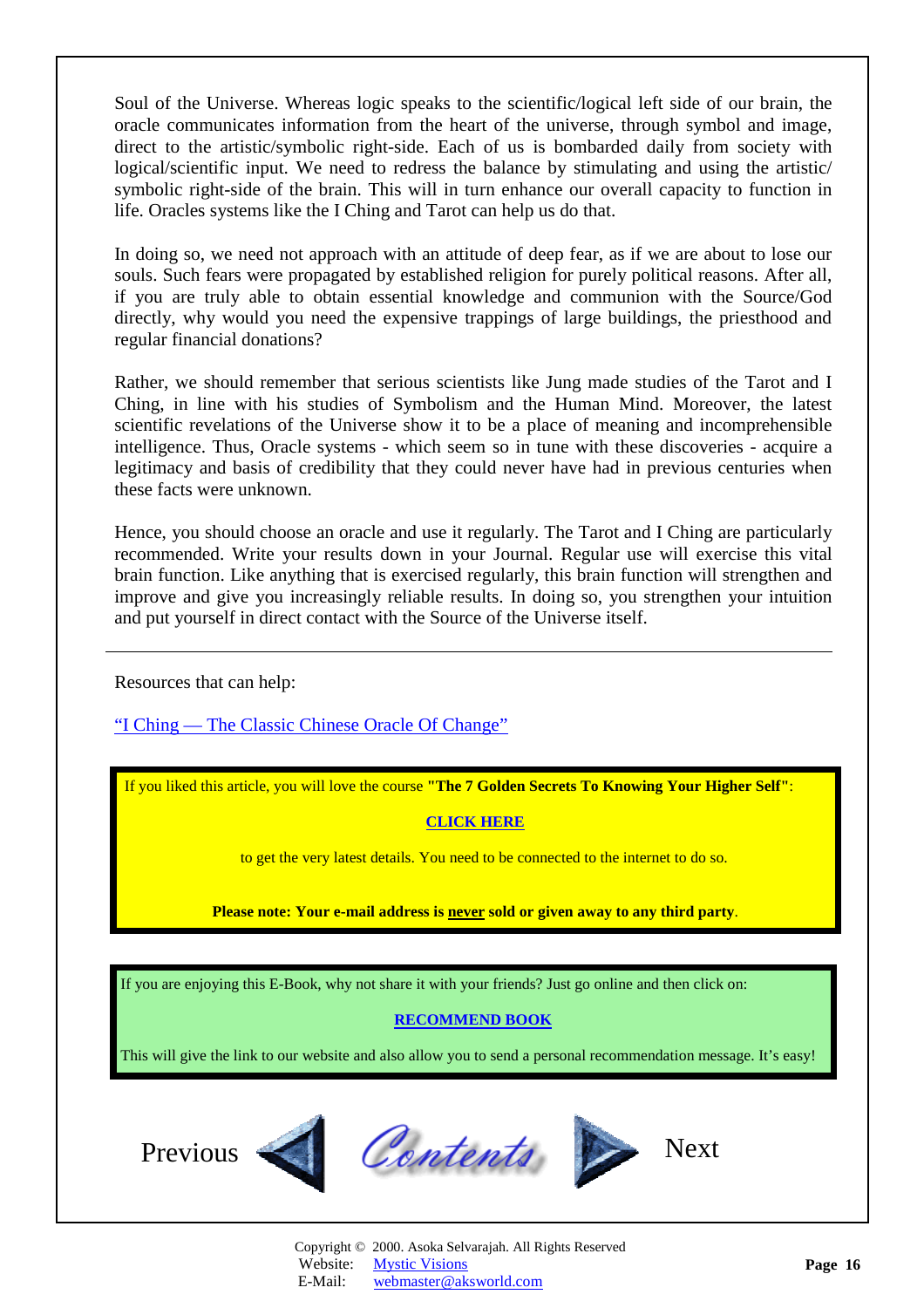# **Uprooting The Tree Of Ignorance**

<span id="page-16-0"></span>Why do we fail to do the good that we know we should? Why do we fall below our own standards? Why do we try so hard to make progress in life and yet have little to really show for it?

#### **Avidya — The root of all our problems**

In Yoga philosophy, the term AVIDYA is used to describe the condition that causes this tendency within us. It literally means "incorrect comprehension"; better known as ignorance. According to yoga teachings it is deeply rooted in our beings through repeated habit. We know that any behavior, when repeated often enough, becomes almost instinctive. This is true to the extent that we can even believe such actions to be outside of our conscious control. The misuse of this "anchoring procedure" is the foundation of avidya.

Examples include unjustified angry reactions to other people, chronic dependencies like alcohol or drugs, or self-sabotage just when we are about to make a life-changing breakthrough in some important area.

The subtle thing about avidya is that it hides itself. It only ever manifests as something else. It's symptoms are everywhere, but the cause itself remains concealed. We see it as "life", or the other person's fault, or some recurring self-destructive habit we can't control. The source itself remains concealed.

#### **Avidya and its effects in out lives.**

Avidya is like a deeply rooted tree with four thick branches. The first branch is called ASMITA, or ego. This is the part of us that seeks its own interests. It considers itself better than others, is bruised when it does not get its own way, and generally causes us to identify with this earthly body and the life it is living. It has no wider perspective than that.

The second branch is called RAGA and is best translated as Desire or Attachment. This is the part that constantly wants what it does not have. It desires what it does not really need and seeks to accumulate for the sake of it. It makes us unsatisfied and causes us to continually compare ourselves unfavorably with others. If we are wealthy, we are unhappy because somebody else is wealthier still. And so on......

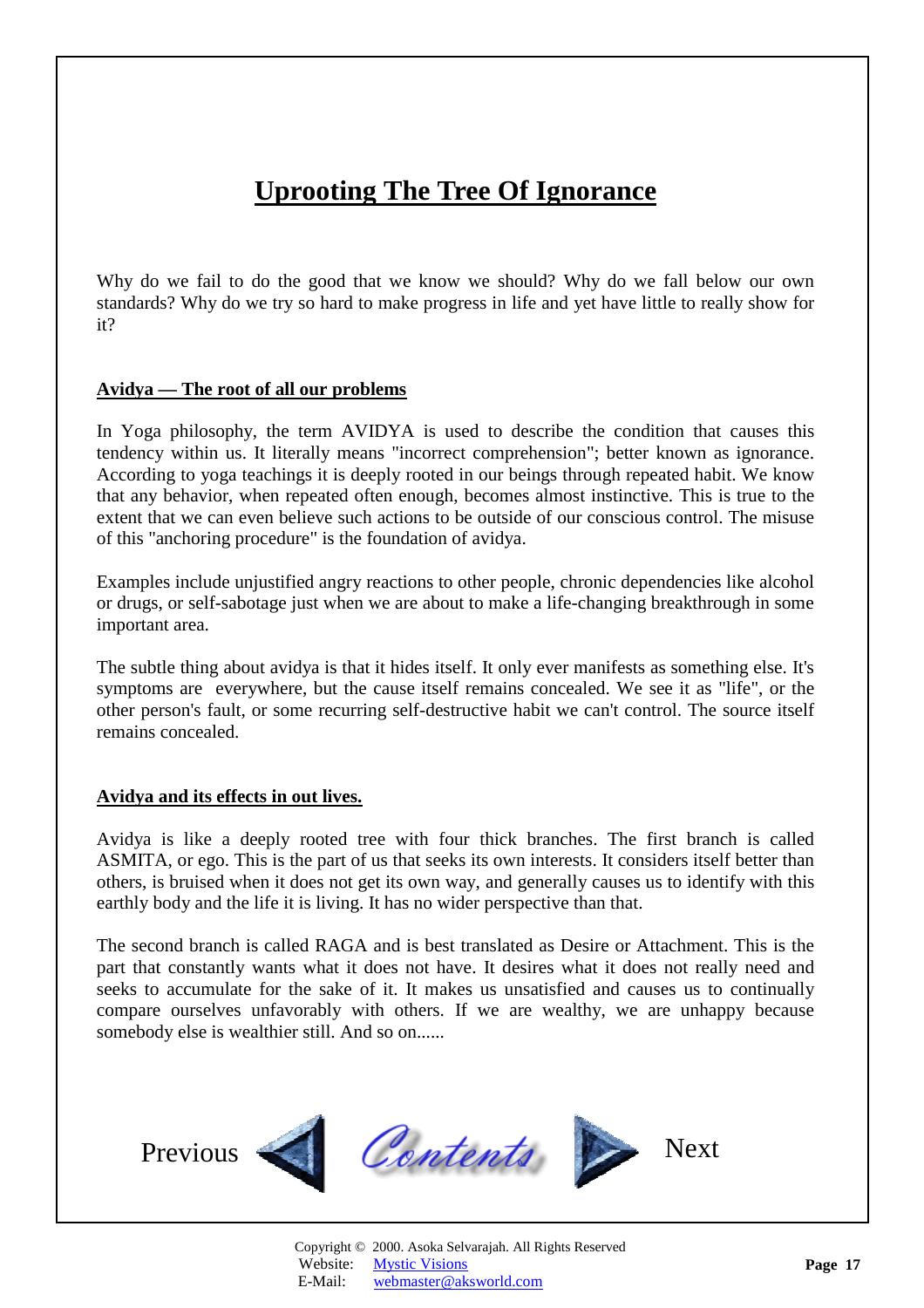<span id="page-17-0"></span>The third branch is called DVESA or Refusal. This is like the recoil response. Whatever negative experiences we have had in life make us afraid of repeating them again in case the same result occurs. It can make us reject people, situations and possibilities that just might cause us pain again. In one person, it may be the fear of forming relationships with the opposite sex. In another, it may be a fear of public speaking as a result of negative childhood experiences.

The fourth and last branch on the tree of Avidya is called ABHINIVESA or Fear. These are fears that are uncaused by previous experience. For example, we may fear change, or growing old, or fear that we may lose everything we worked so hard to earn.

Avidya, in all its subtle forms, works within us constantly to root us in our habitual ways and make improvement difficult or impossible. The more we indulge Avidya, the stronger it becomes. Eventually, we feel that we are no longer the doer of these things; they simply happen to us. A person can attract one disastrous relationship after another, or continually experience uncontrollable rage under certain stimuli, and feel that it is not nothing directly to do with them. It is just bad luck. The person fails to see that there is only one person responsible for everything that happens!

#### **What does the ignorance of Avidya conceal from us?**

So what can we do? If Avidya obscures and clouds, it clearly must be obscuring SOMETHING. Yoga philosophy calls this something PURUSA. In the West, we know it as the "Higher Self" or "Silent Observer"; the true divine spirit that lies within each of us. The task therefore, is to bring Purusa out and live from it moment by moment. By doing this, we minimise the effects of the four forms of Avidya. A Spiritual Master is one who has completely uprooted the tree of Avidya forever and sees things as they really are. Thus, one of the names for the Buddha is "The Awakened One".

### **The three antidotes to the sickness of Avidya**

How do we increasingly live from Purusa - the highest within us? The Yoga Sutras of Patanjali suggest three methods. The first is actual practise of Yoga - both the physical postures and the breathing exercises. If this is something you feel comfortable with, it is definitely worth considering. There are many physical and mental benefits to be gained from a regular practise of Yoga, no matter how simple. However, be sure to consult your doctor before even contemplating such a regime, especially if you are over 40 and have never done it before. Yoga should only ever be learned in the beginning from a live teacher. Books are helpful as a supplement but should never replace live tuition. Regular Yoga does progressively diminish the force of Avidya in our lives.

The second method is through self-examination. Regular contemplation of our actions and habitual thought patterns will awaken us to take increasing responsibility for our lives.

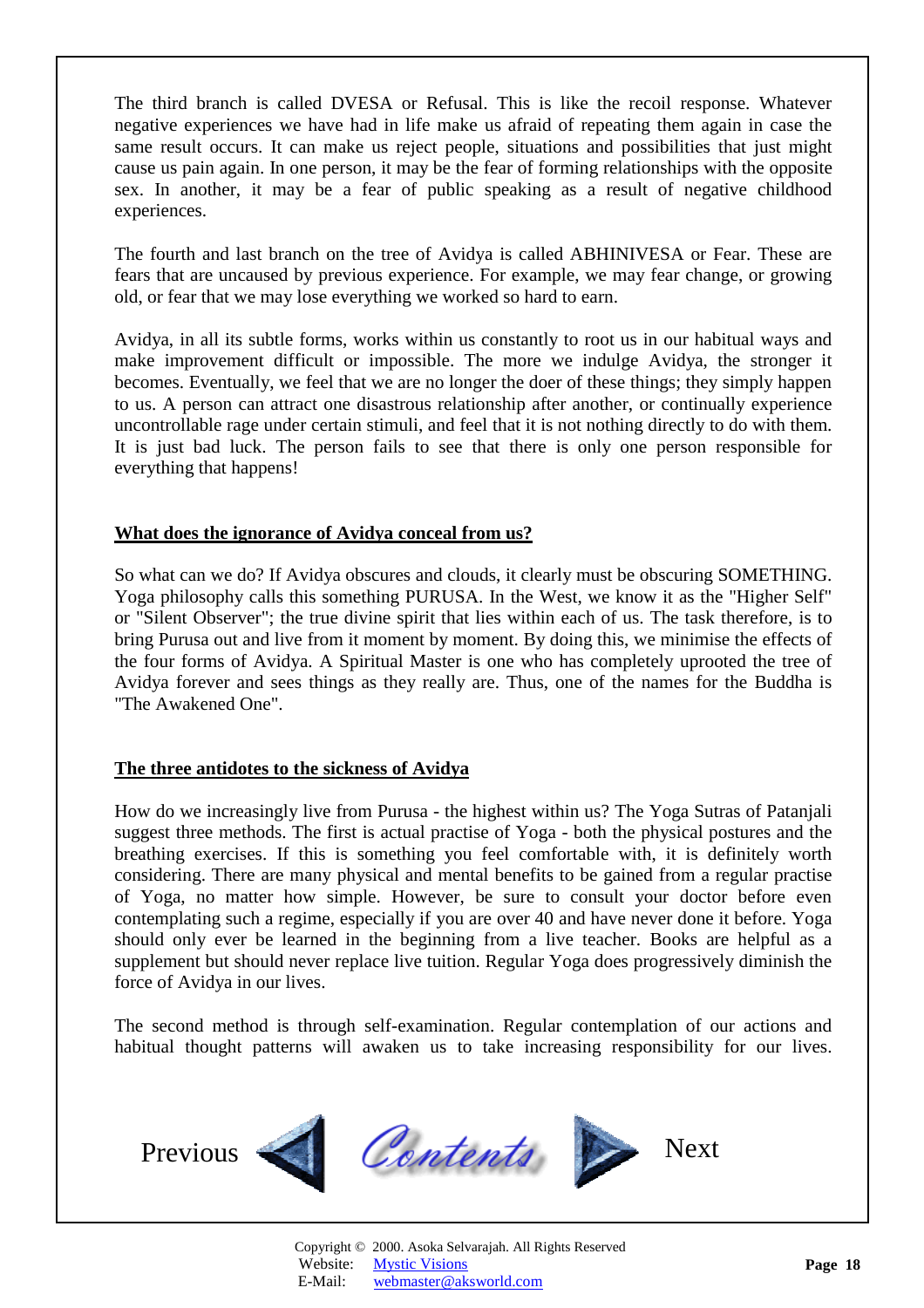<span id="page-18-0"></span>Meditation is one excellent method that can help. So too can keeping a Journal of our progress. Activities like these can break the habitual stimulus-response cycle , and place that moment of choice back in between the two. In other words, instead of responding automatically as we usually do, we can choose in that moment to act differently. We become increasingly conscious and responsible, instead of remaining creatures of habit.

The third method is to create a certain detachment to the actions of our life, and almost become an external observer. Rather than being an active participant, taking our hopes and dreams terribly seriously, we become more like an actor in a play, playing the part the best we can. This form of spiritual detachment does not mean we under-perform in life in any way. It merely means that we become more detached and objective about the movement of our lives; less elated when things go right and less distraught when disaster occurs. In this way, the ego, and indeed all aspects of Avidya, are progressively weakened.

In truth, all three methods work best together. However, one or other approach can prove immensely beneficial. For most of us, Avidya will remain to some extent throughout our lives. However, the more we can live from the true spirit within, the Purusa, the more authentically we

live our lives. We relate to others better, make better decisions, and the hold of ignorance upon our lives gradually diminishes. We become the best person we can possibly be and thereby benefit the world. Surely that is the goal of life?

Resources that can help:

["The Heart Of Yoga — Developing A Personal Practice"](http://www.amazon.com/exec/obidos/ASIN/089281764X/amazinglifestyle) by T.K.V. Desikachar

["The Healing Power Of Mind"](http://www.amazon.com/exec/obidos/ASIN/1570623309/amazinglifestyl) — Simple Meditation Exercises For Health, well-being  $\&$ Enlightenment. Tulku Thondup

If you liked this article, you will love the course **"The 7 Golden Secrets To Knowing Your Higher Self"**:

#### **[CLICK HERE](http://www.aksworld.com/7GS.htm)**

to get the very latest details. You need to be connected to the internet to do so.

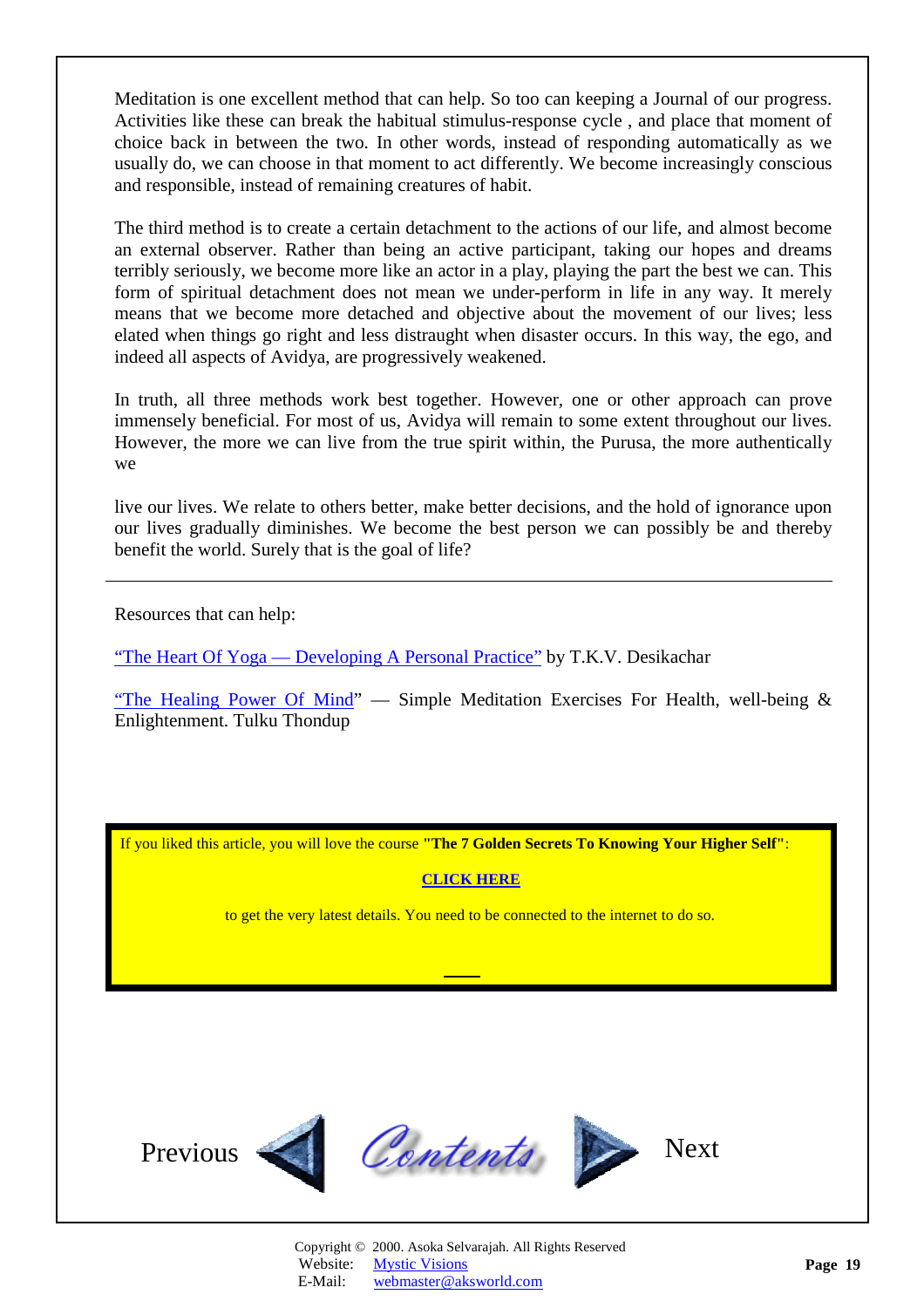# **Ten Steps to Contacting Your Higher Self**

<span id="page-19-1"></span><span id="page-19-0"></span>Each of us is connected with the Divine. The Higher Self within us far transcends the consciousness and understanding of our conscious minds. This is the power that all the great geniuses and teachers of history have accessed. It is also the place of magic and miracle in our lives. However, lack of contact has caused us to forget how to even access this inner source. Here are the steps to do it:

### **1 Belief & Expectation**

The first step is to BELIEVE that you actually have a Higher Self to establish communication with! Then EXPECT every day that this communication will improve as you work upon it diligently and focus on inner growth. Without these two essential pre-requisites, it is hard to achieve anything at all in life, even on the physical level. For inner growth, these two qualities are essential. So set a GOAL to achieve regular contact with the Higher Self, review that goal every day, and maintain your purpose with determination until success is yours.

#### **2 Transform Your World View**

We are brought up with a primarily materialistic world view that neglects the role of Spirit. To be able to establish close contact with spiritual realms, we need to have our entire being – conscious and subconscious – congruent with our goal. In any major activity/goal, you have to establish the rules of play and the way the game is played. Contacting your Higher Self is very similar. You need to know the ground rules and have a true understanding of reality to make progress. Therefore, seek out writings and teachers that will expand your understanding of the universe as fundamentally being a realm of Consciousness and Mind concealed behind the illusion of material reality.

### **3 Solitude**

Make a regular time for yourself where you can be totally alone. A quiet place is preferable. In that time, just sit quietly with no expectations. Just do NOTHING. This may feel very uncomfortable and strange in the beginning. Persist. You give time and space for the inner voice to make itself heard. It will do so either during that quiet time, or else during the events of the day. A synchronistic event will occur; someone will tell you exactly what you need to hear; you will get a sudden flash of insight. All the great geniuses of history have found times of regular solitude and silence for themselves. You should too.

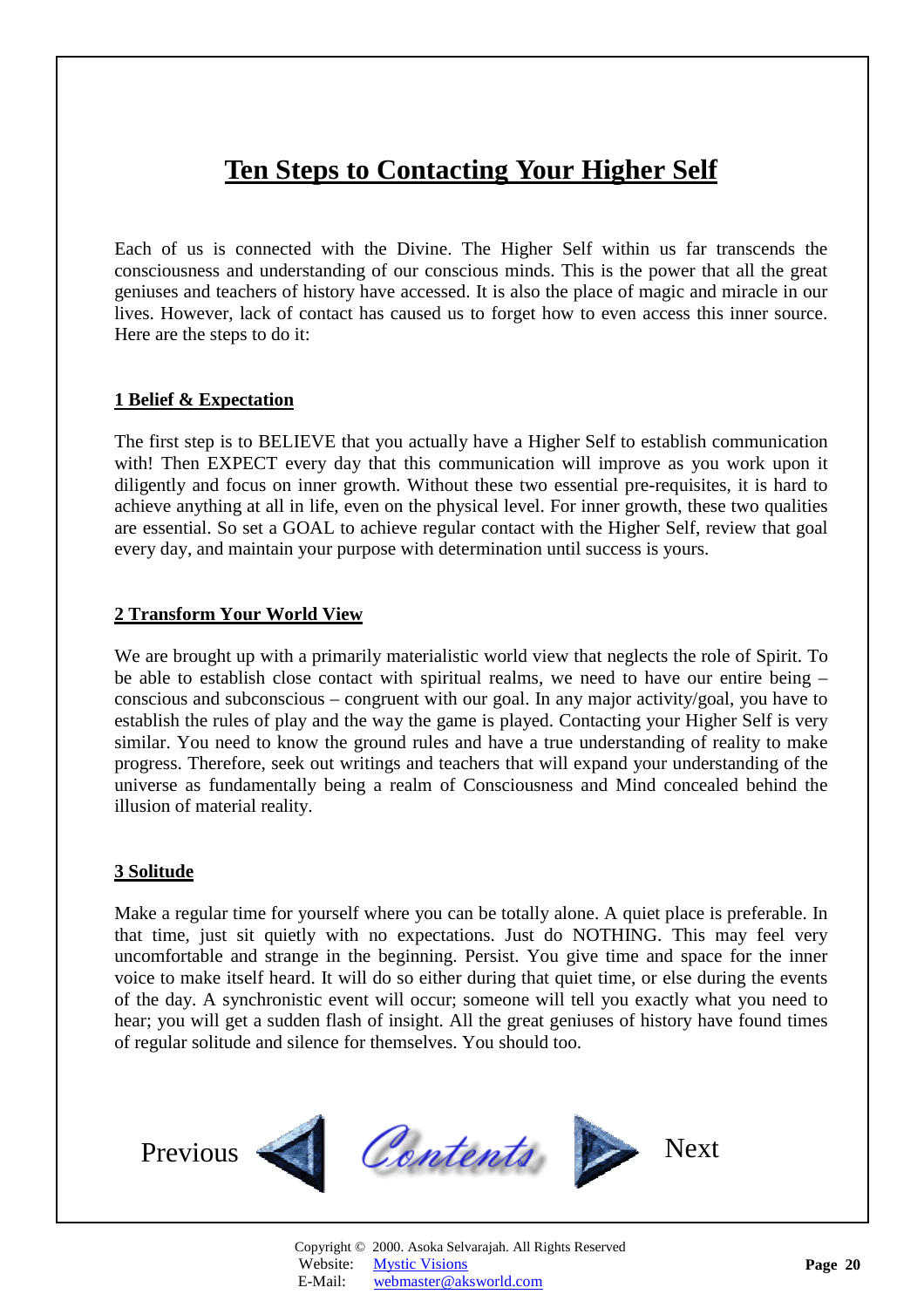### <span id="page-20-0"></span>**4 Meditation**

Similar but different to 3. In meditation, you work to discipline your mind and silence the internal chatter and idle speculations that constantly fill it. You create a pure vessel for the Higher Self to fill. Following your breath is an excellent meditation discipline, as is concentrating upon a candle flame. Or visualize a golden ball of light in your Solar Plexus that fills your whole body with energy and healing. There are many practices that you can study and use.

### **5 Journal**

Record your feelings, emotions, dreams and insights every day in a journal. This will help you to come into closer contact with you inner intuitive depths. You can ask the Higher Self questions here, and then later on record whatever insights/answers you receive. If you do this regularly with belief and expectation, you WILL receive the answers you need.

### **6 Inner Dialogue**

Begin to conduct an inner dialogue with your Higher Self. For the next 40 days, decide to keep in regular contact throughout the day. Say to your Higher Self, "I know you are there and I want to get to know you and pay attention to you. Please begin to speak to me and guide my life" Don't worry if this dialogue is entirely one-way to begin with. Remember that you have been out of touch for decades. It takes a while to clear away the cobwebs! Just persist with this inner dialogue as if talking to a friend – chatting, asking questions, sharing your hopes – and begin to listen for answers. They will come.

### **7 Life Lessons**

Look upon life as a Mystery School. Believe that the whole of your life – events, situations and people – has been structured PRECISELY in order to teach you exactly what you need to know right now. Approach life as if the whole of creation is conspiring to do you good! Whenever something happens in your life, for good or ill, ask yourself what the lesson is for you. Even unpleasant people/situations have been deliberately placed there as a challenge to help you grow. As you begin to view life as a drama in which you are play the starring role, the role of the Higher Self will become increasingly evident in your life. Record all your findings in your journal.

### **8 Dreams**

Expect your Higher Self to speak to you in dreams. Before going to sleep, do some stretching

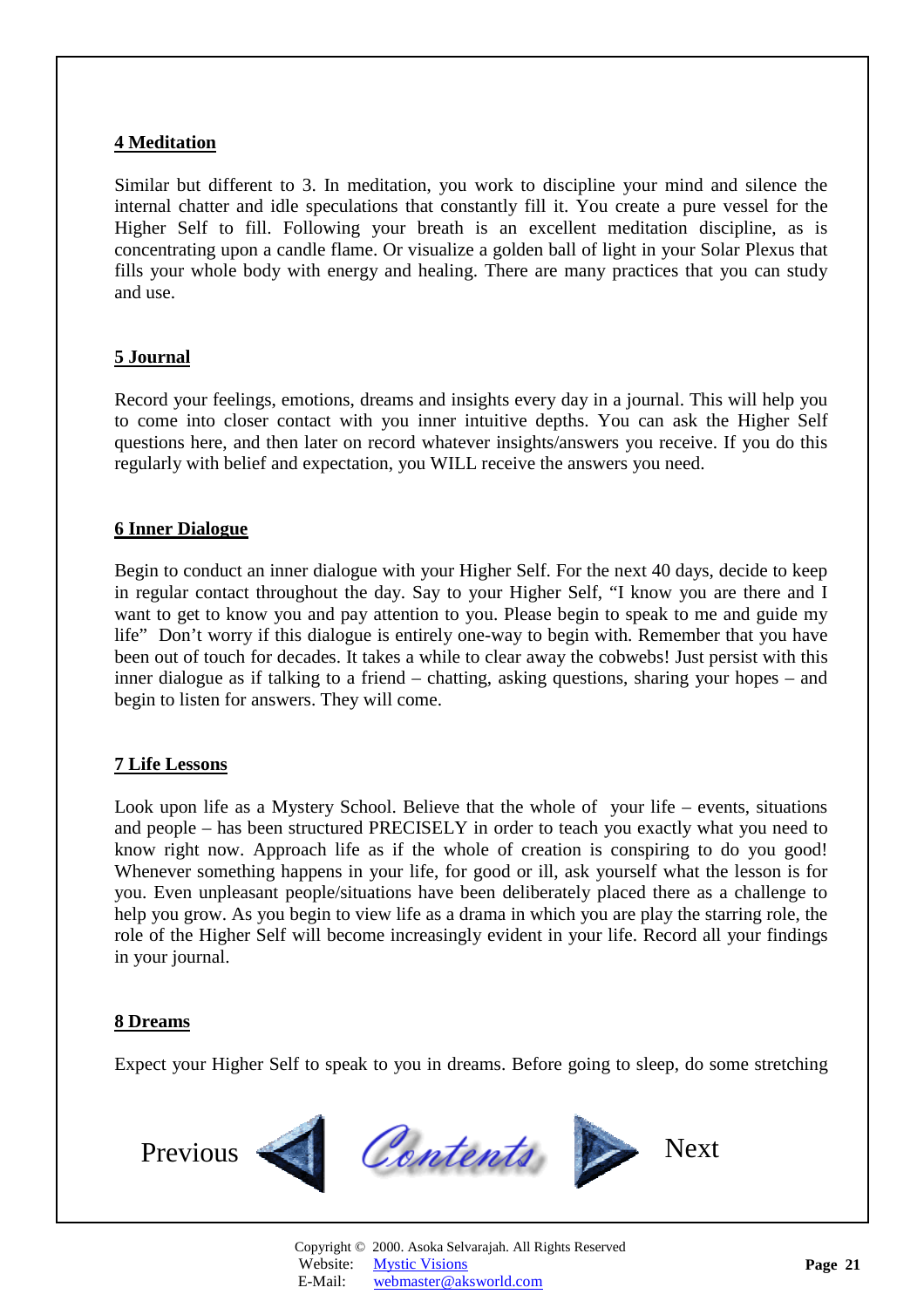<span id="page-21-0"></span>and bending, and once in bed, tense and release the various muscle groups in your body until you are entirely relaxed. Ask your Higher Self a question and expect an answer. When you wake up, recall whatever you can of your dream and write it down in your journal. If you are not used to remembering dreams, this will take time and persistence. However, with patience, you will begin to recall your dreams AND receive answers from your Higher Self.

### **9 Mindfulness**

Focus upon living more and more in the present, on the NOW. When you are eating, be aware that you are eating. When you walk, know that you are walking. The only real moment is now – the past is gone forever and the future has yet to be. Therefore, work to clear your mind of concerns, illusions and extrapolations. Clear the mental clutter from the mind and create space for the Higher Self to fill.

### **10 Patience!**

Remember, you may have spent your entire life out of touch with Source. Therefore, it takes time to learn how to re-establish contact. Anything worth doing takes time and practice. Be vigilant and practise these steps every day and you will receive the answers you need. Remember: The Higher Self WANTS to be in contact. In fact, to even speak of it as someone apart from you is contradictory. The Higher Self IS you! The real you behind all the ego games. So get in touch with YOU!

\_\_\_\_\_\_\_\_\_\_\_\_\_\_\_\_\_\_\_\_\_\_\_\_\_\_\_\_\_\_\_\_\_\_\_\_\_\_\_\_\_\_\_\_\_\_\_\_\_\_\_\_\_\_\_\_\_\_\_\_\_\_\_\_\_\_\_

If you liked this article, you will love the course **"The 7 Golden Secrets To Knowing Your Higher Self"**:

### **[CLICK HERE](http://www.aksworld.com/7GS.htm)**

to get the very latest details. You need to be connected to the internet to do so.

If you are enjoying this E-Book, why not share it with your friends? Just go online and then click on:

### **[RECOMMEND BOOK](http://www.recommend-it.com/l.z.e?s=825799)**

This will give the link to our website and also allow you to send a personal recommendation message. It's easy!

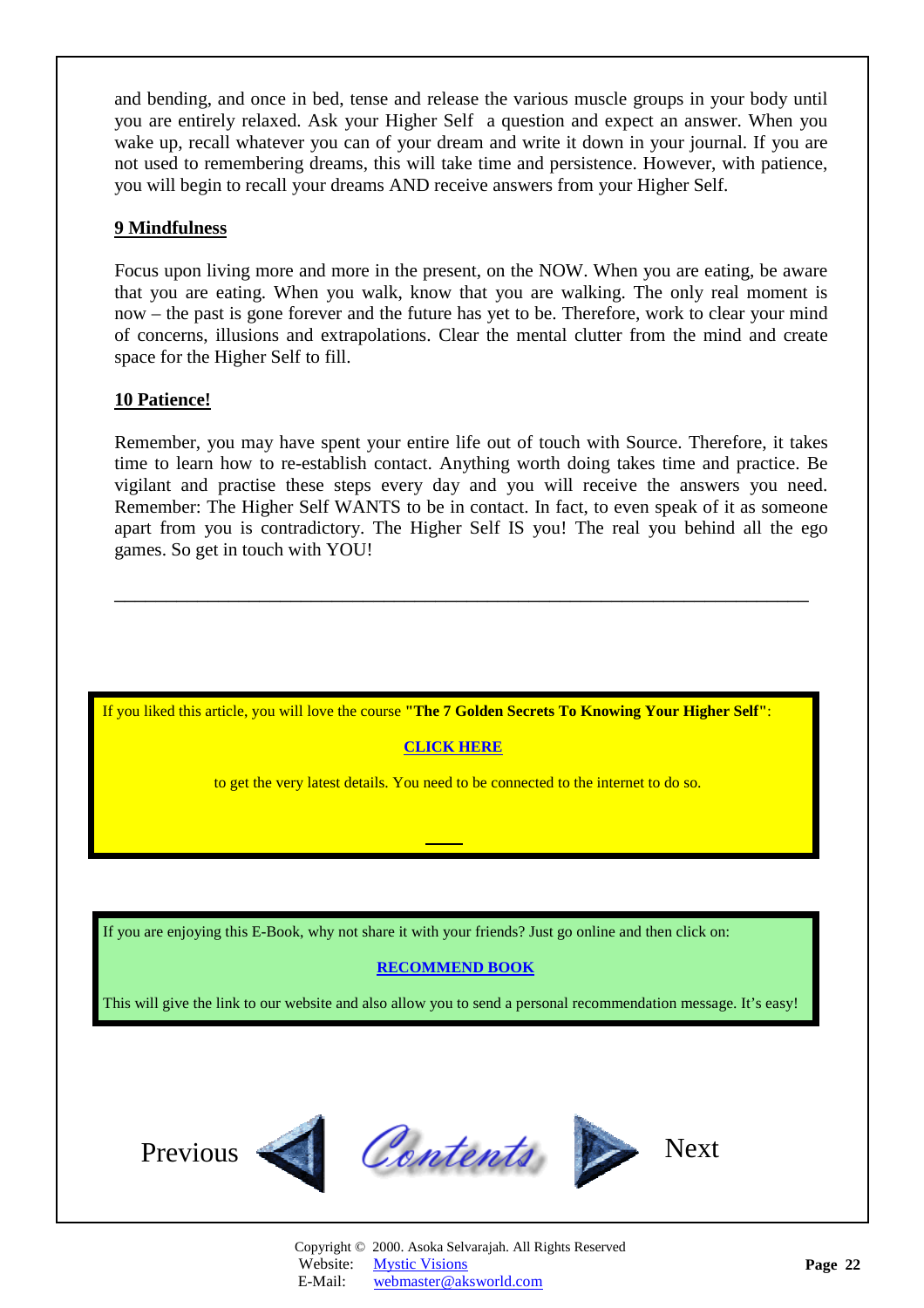# <span id="page-22-1"></span>**Do You Think Or Are You Being Thought?**

<span id="page-22-0"></span>So much of what we do is governed by the opinions of others, or out of concern for what others might think. However, there is something much more pervasive going on. There is a process operating in the lives of all human beings called "social proofing". It basically means that we derive most of our social values, morals, imperatives and taboos from those around us. In a more universal sense, this is known as Entrainment.

Entrainment occurs in a wide range of physical and biological systems. For example, if you place a number of pendulum clocks in the same room and set their pendulums moving completely out of synchrony, after a reasonable period of time, you can return to find all the pendulums moving in perfect synchrony to each other. It is well known that large groups of women who live in closed communities, e.g. nuns or female convicts, will tend to have precisely the same menstrual cycle. If you have ever watched those wildlife films on TV, you may remember seeing an entire shoal of fish, consisting of thousands of individuals, moving and turning as a single entity. The same happens with certain species of birds in flight. Yet, there is no known way that the individuals in such groups can communicate such global messages in such a way as to affect the whole group simultaneously.

Not surprisingly, similar processes occur in human society, but often in areas where we believe we have conscious control. Think about it for a moment. How many of your social values, morals, and opinions did you consciously sit down and decide upon? If you are honest with yourself, you will have to admit that very few were a result of your own deliberate decisions. Most of it arises from "social proofing"; the beliefs and values of our friends, relations and work colleagues. In other words, many of the beliefs and values you cherish and might even die for had nothing to do with your own deliberate rational thought! You simply picked them up from elsewhere, literally without thinking!

Yet, it is so vital to take conscious control of these processes. To fail to do so is to behave like a robot, to live life half-asleep, and to seriously under-achieve compared to all you might be capable of. Here are just a few common examples of social proofing that many of us buy into without much thought.

**(1) Marriage.** Roughly half of all marriages end in divorce, often bitter and acrimonious, with severe financial/emotional consequences for one of both parties and any children that may have resulted. Of those that last the course, a large percentage are drab affairs in which the partners hardly seem alive at all. Yet we see in excess of 70-80% of the population cheerfully tying the knot to people that half of them end up despising within a few short years! Why? First, because of the expectations of society and of parents. Despite many changes, single people are still

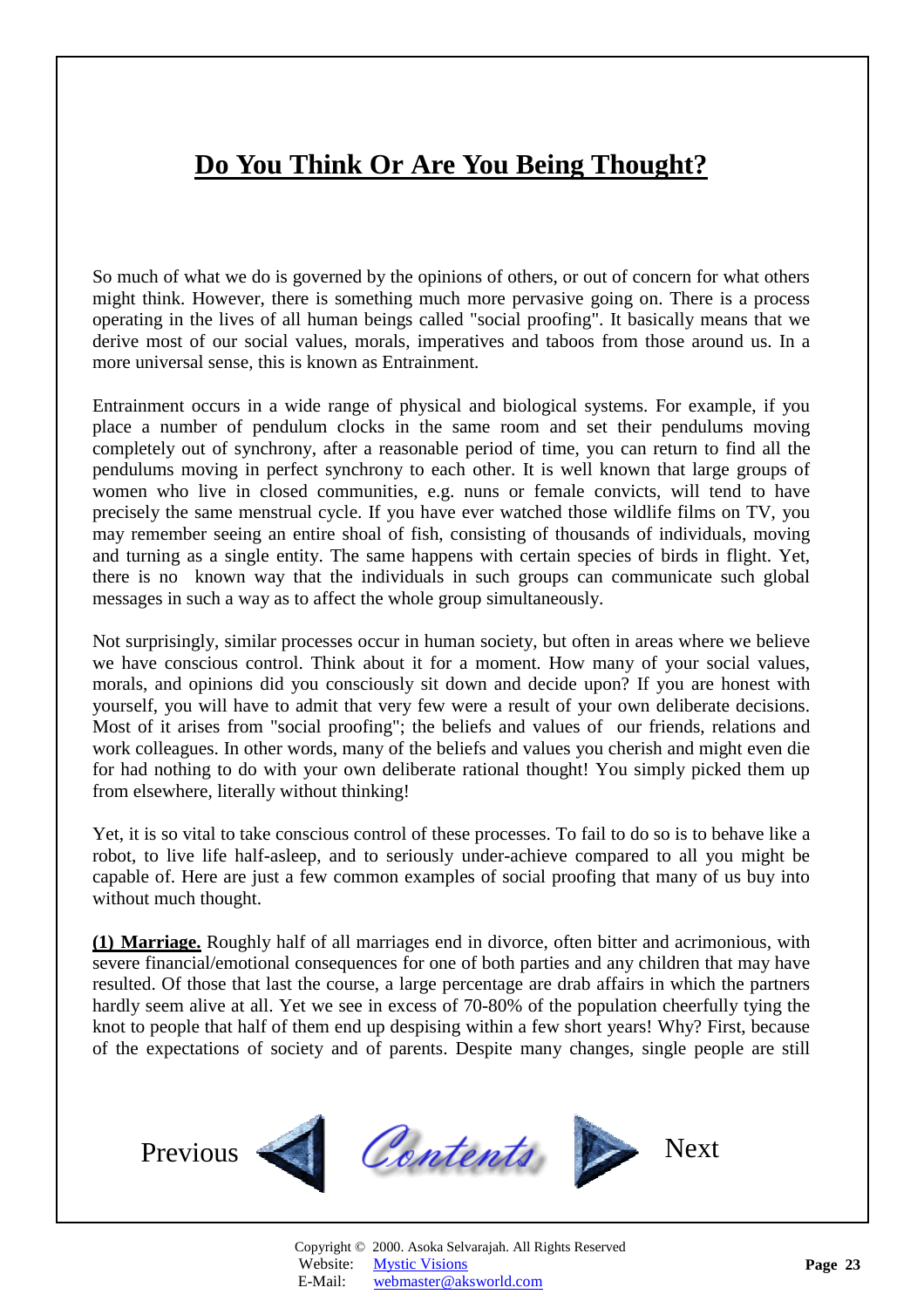regarded as rather abnormal and deficient; and nobody wants to be thought of like that.

Second, in order to bring up children. But is this really the only way? Are there really no alternatives? Ah, but then we would get into even more social proofing; the social/religious "immorality" of children born out of wedlock......

**(2) Religion.** Whether you believe that God is indivisibly ONE, or three personalities within the ONE, or a huge number of separate personalities, or even if you don't believe in God at all much of it is a result of social proofing. Your beliefs of the intrinsic nature of God and the universe can literally depend on the accident of which country you happened to be born in.

Can you imagine the social consequences of a Moslem in Yemen or Saudi Arabia converting to Hinduism?! When Christians glibly assert the Triune nature of God, they have no idea how much blood was shed in the early Church for decades on just this subject alone. Bishops and their entire congregations were literally murdered by rival "Christians" owing to differences in opinion so infinitesimal that it defies belief today that it could have caused so much death and misery. Yet today, Christians the world over buy into the Triune nature of God as part of the package without ever exercising the kind of independent thought that the early church has to at least be given some credit for. Social Proofing again. So even our philosophy of the metaphysical is often determined by others.

**(3) Politics.** Whilst it is easy to be socially or financially entrained into voting for the same political party again and again, how many of us fail to see the wood for the trees when we don't even once ask ourselves whether Democracy itself is a valid political system to begin with? Why do we simply accept it as the best or only system possible? Because the politicians and the media tell us it is! And nobody around us ever questions it either. In the age of global telecommunication, international commerce, and the internet, why do we still buy into the concept of Nation States - an outdated concept that originated with primitive tribes and chieftains countless millennia ago?

**(4) Education/Career.** Do you think education is a good thing or a bad thing? Do you believe that the smartest and best educated always end up the wealthiest, the most successful, or the most happy? Did you decide to go (or to not go) to university because you sat and deliberated over the pros and cons, or because everyone around you were either planning to go (or not go) themselves? If your father is a multi-millionaire, do you feel comfortable starting your own shoe repair business?

The list is endless. We could go on and on. Social Proofing is so pervasive and subtle that we are close to having to admit that very few of our opinions are actually our own. Yet, we make major decisions in all aspects of our lives based upon ideas, attitudes, opinions and beliefs that we imbibed from society without a second thought! No wonder so many people's lives are unhappy or confused.

So what should we do? Get conscious! We need to question our most comfortable beliefs and

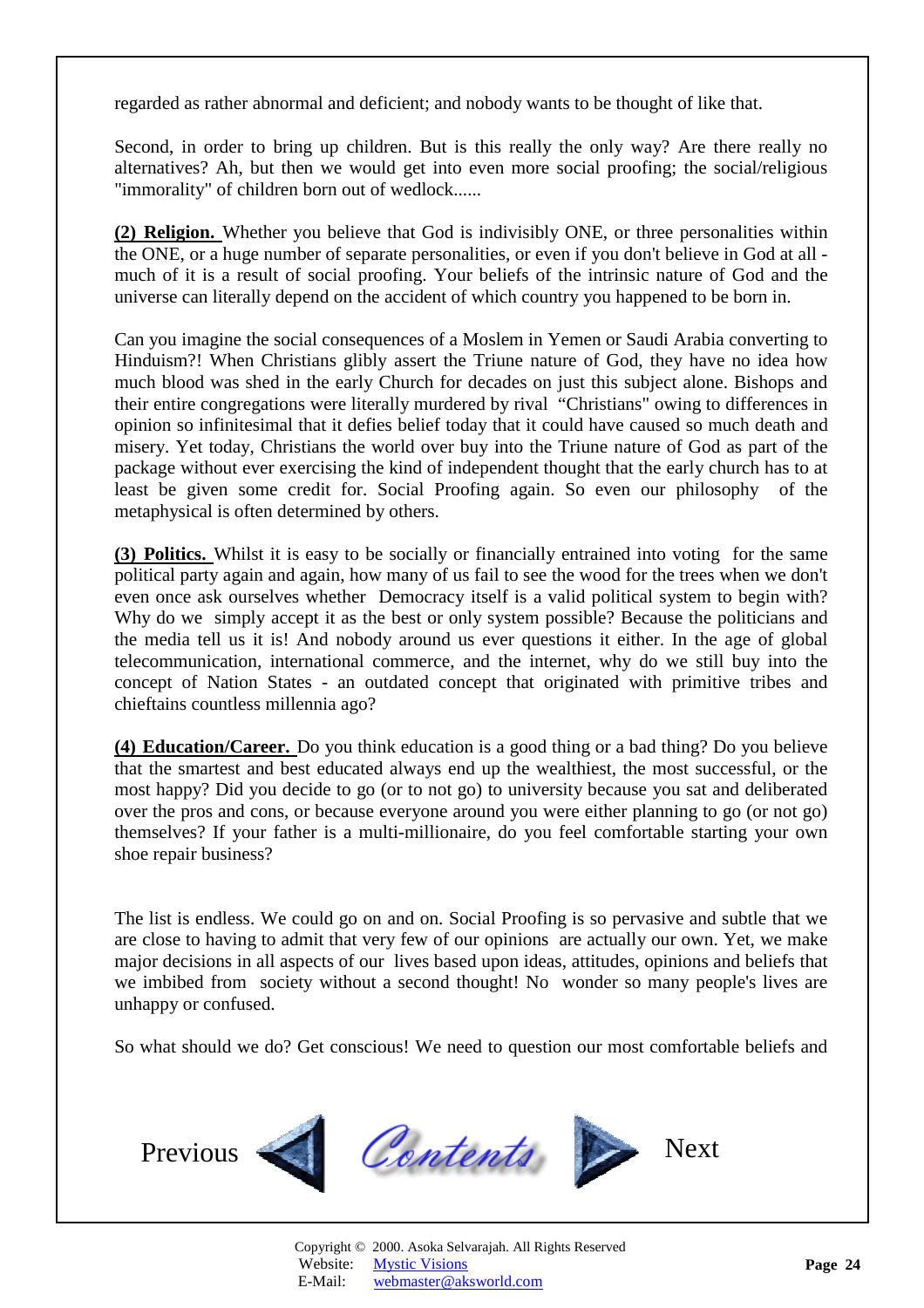<span id="page-24-0"></span>opinions in all areas. For the truth is that whatever we believe, for good or ill, becomes our reality. We must take control of our thoughts and opinions or we will be in danger of remaining a comfortable conformist cog in an ever dysfunctional society, always looking to others to know how we should think, behave and act.

So learn to live outside the known and the norm. Take chances. Embrace the unfamiliar and the unorthodox. Try to examine your own cherished views and see whether they arise from your own rational thought processes or were imbibed from the social culture around you. Examine the situations and relationships that you now find yourself in. One good exercise to break the chains of conventional thinking is to ask yourself, "Knowing what I now know, if I had to do it again, would I do it?" This can apply to a relationship, work situation, anything. Asking this one question can set you free from a lot of unconsciously accepted bondage.

Whilst social proofing will always be with us, because it is almost impossible to view ourselves totally objectively, we can certainly learn to take conscious control and minimise its damaging effects. So take control of your thought processes and literally question everything you have grown up so comfortable with. By doing so, you can begin the process of giving yourself more choices and unshackling yourself from chains of bondage and conformity that you didn't even realise you were wearing.

If you liked this article, you will love the course **"The 7 Golden Secrets To Knowing Your Higher Self"**:

#### **[CLICK HERE](http://www.aksworld.com/7GS.htm)**

to get the very latest details. You need to be connected to the internet to do so.

If you are enjoying this E-Book, why not share it with your friends? Just go online and then click on:

#### **[RECOMMEND BOOK](http://www.recommend-it.com/l.z.e?s=825799)**

This will give the link to our website and also allow you to send a personal recommendation message. It's easy!

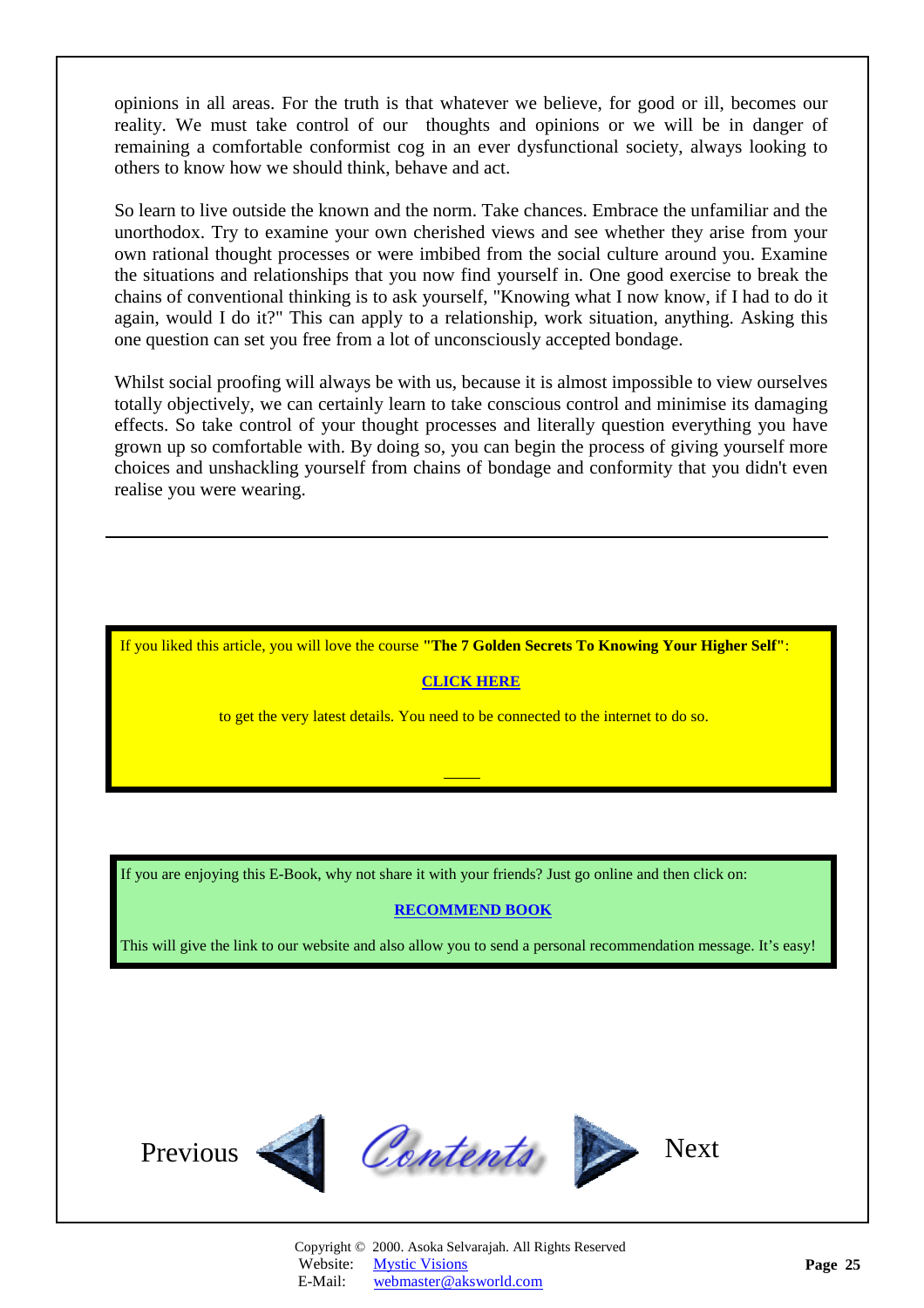# **The Key Attitude For Success**

<span id="page-25-1"></span><span id="page-25-0"></span>There is one key factor that can do more to guarantee your success in life than anything else. Conversely, the absence of that factor will be a sure guarantee of a life of failure and almost continual disappointment. That key factor is RESPONSIBILITY.

It sounds like something your mother told you when she was giving you a smack! Well, she may not have been that far off the mark....

However, responsibility in its widest sense is extremely positive. It means that YOU, and nobody else, has control of your life. If you have control, then YOU can change things. You have the power. It is not in somebody else's hands - your wife, the government, your parents, your boss, your accountant, the stars......

Responsibility is not a popular doctrine. Instead, the world is full of people who give away their power to others by refusing to accept responsibility in their lives. They make excuses and find someone else to blame for their misfortunes or failed dreams.

They can give you an endless stream of reasons for why they failed to complete what they first began or, worse still, never began in the first place. Indeed, our society seems to be set up to cater for this sort of attitude. People can grow up and live an entire adult life without once learning this vital lesson so imperative to their happiness.

The sad thing about this attitude is that whilst it seems to serve us well, it really does not. You may certainly get a sympathetic ear for a while. People may even agree that you're quite right. However, in refusing to own your part in events, you give away your power. To whom? Everyone and everything outside of you. If YOU are not responsible for the various events in your life, then who is? Answer: other people, enemies, random forces of nature, the stars, fate or anything else you care to name.

If this is true, then there is logically nothing you can do to improve your situation. You are only going to get slapped down every time you try to achieve anything worthwhile. So why bother? Sadly, that is usually how people who take no responsibility for their own lives end up thinking.

The result for people who think this way is that they soon end up with "learned helplessness" and are rendered incapable of striving for any worthwhile goal. They lose the capacity to believe in themselves. Thus, they lose the vital capacity of persistence towards a worthy goal. The first stiff breeze easily blows them against the rocks. And then they point to their latest

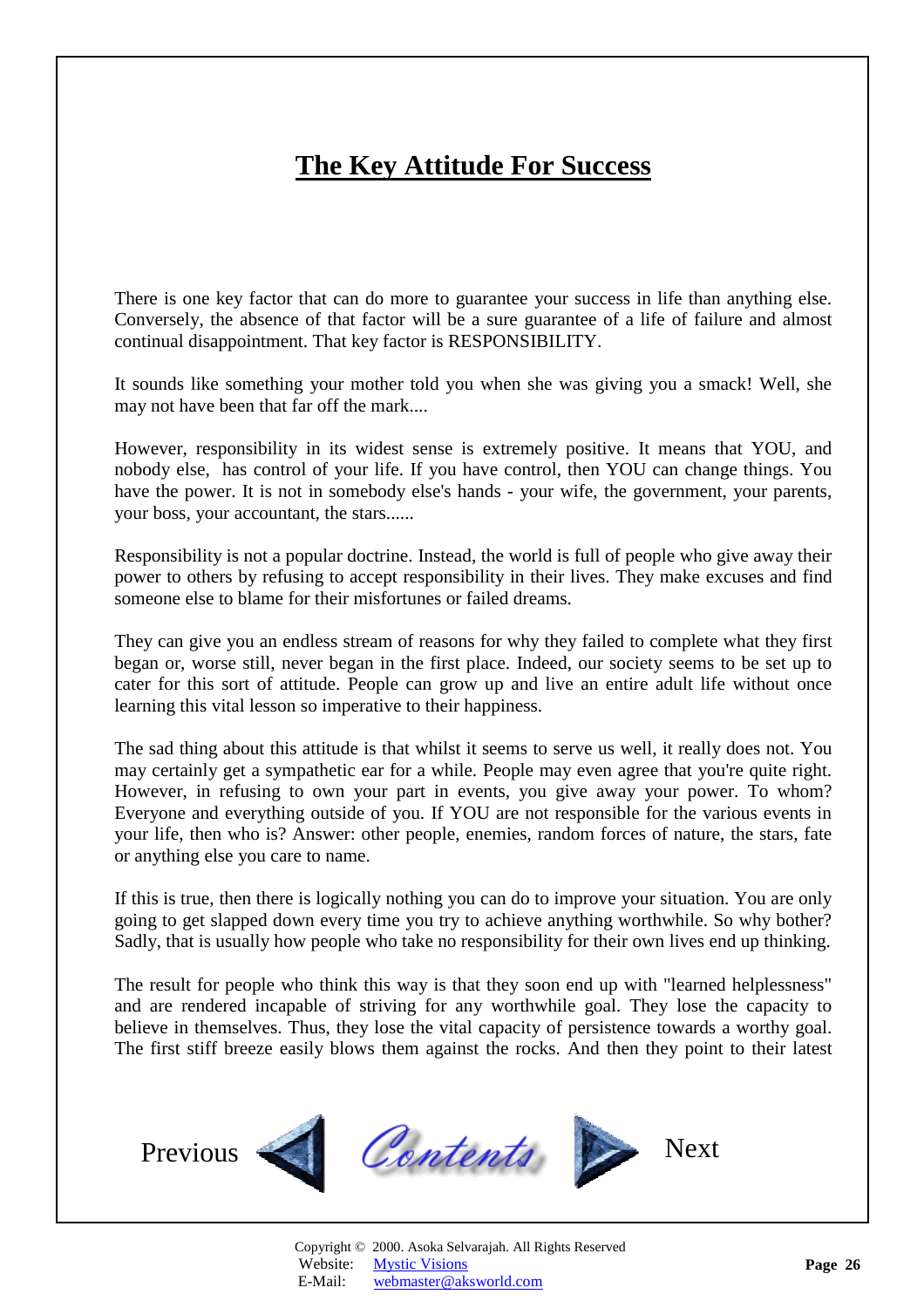<span id="page-26-0"></span>disappointment and say, "You see? I told you!"

It's a vicious circle. However the circle is easily broken. The solution is to take responsibility for EVERYTHING that takes place in your life. Even if you cannot see how you possibly could be responsible, it is still a far more powerful approach to own responsibility than to deny it. Also, from a wider spirit-centered view of our universe, there are many more levels to existence than merely the physical. Hence there are more ways in which we may actually BE responsible for events without our own limited consciousness knowing about it.

You may be very willing to own responsibility when things turn out as you planned. However, most people look beyond themselves for someone else to share the credit when things go wrong! The attitude of people who master life is to be responsible for ALL that happens. In doing so, they awaken to the fact that they are creators of their destiny; not merely leaves being tossed in the wind.

Here's an example from my own experience. I recently employed a solicitor to do some legal work for me. In fact, I had wanted to use someone else who specialised in this area. However, when I told my current solicitor, he insisted he could do the job just as well and beat the quoted price drastically. So he got the job. Result? It was a disaster. He was every bit as lacking in expertise as I had originally suspected. In total, it cost me two months in wasted time and also a fair amount of money.

Whose responsibility was this? Many would blame the solicitor. After all, he was incompetent. No doubt about it.

However, the responsibility is actually mine. The choice was 100% mine. I could have used someone else from the start. Or, as things began to go wrong, I could have terminated the relationship earlier. I did not properly inform myself to start with, or I second-guessed my initial instinct. By taking responsibility for this, by seeing the sequence of MY choices that led to this situation, I assert my own power to cause results and make the correct decision the next time. By refusing to do so, I give the power away to the person I hired. So it could happen again. It is obvious which is the better strategy for life!

Whenever something happens in your life, for good or ill, tell yourself, "I am responsible." Then ask yourself, "How am I going to handle this?" However bad a situation may be, if you repeat to yourself as an affirmation, "I am responsible", then you begin to look to yourself for the way out instead of to external forces. In truth, you are looking in the right direction. You ARE the true manifestor of your own destiny.

This is the way to take control of your life instead of leaving it in the hands of blind forces. It may sound hard or callous at times. However, it is not. You are not saying, "It's all my fault." Rather, you are saying, "I have the power to affect my life - for good or ill — and I choose to consciously exercise that power and take responsibility for whatever consequences I attract." How much better than blaming the stars, or your boss!



Copyright © 2000. Asoka Selvarajah. All Rights Reserved Website: [Mystic Visions](http://www.aksworld.com) E-Mail: [webmaster@aksworld.com](mailto:info@aksworld.com?subject=E-Book1)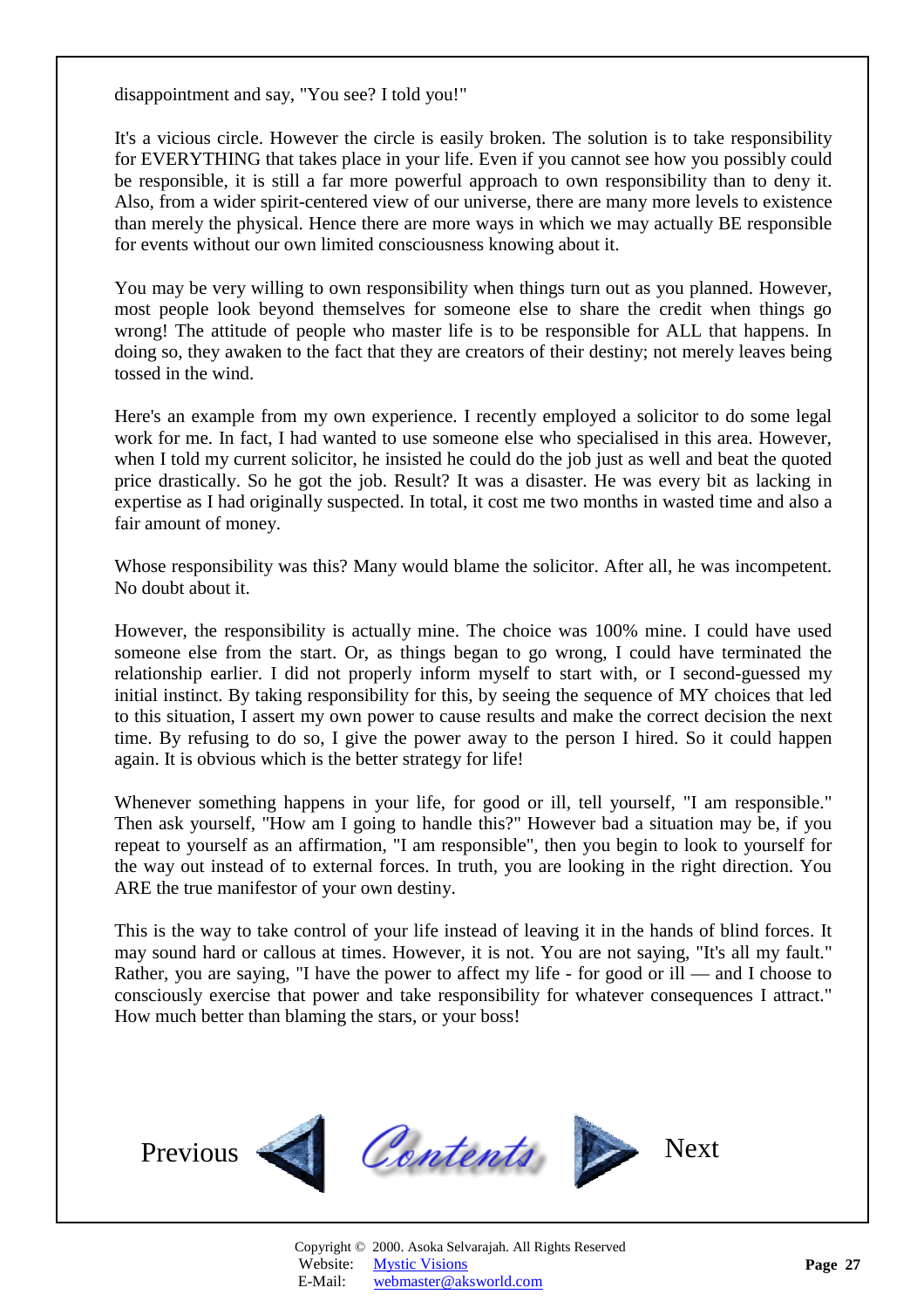<span id="page-27-0"></span>Once you take responsibility for everything that happens, you build a firm foundation upon which to build your long-term success. Leave the excuses for someone else. Set your face firmly in the direction of excellence. Take responsibility!

If you liked this article, you will love the course **"The 7 Golden Secrets To Knowing Your Higher Self"**:

### **[CLICK HERE](http://www.aksworld.com/7GS.htm)**

and get the very latest details. You need to be connected to the internet to do so.

If you are enjoying this E-Book, why not share it with your friends? Just go online and then click on:

#### **[RECOMMEND BOOK](http://www.recommend-it.com/l.z.e?s=825799)**

This will give the link to our website and also allow you to send a personal recommendation message. It's easy!

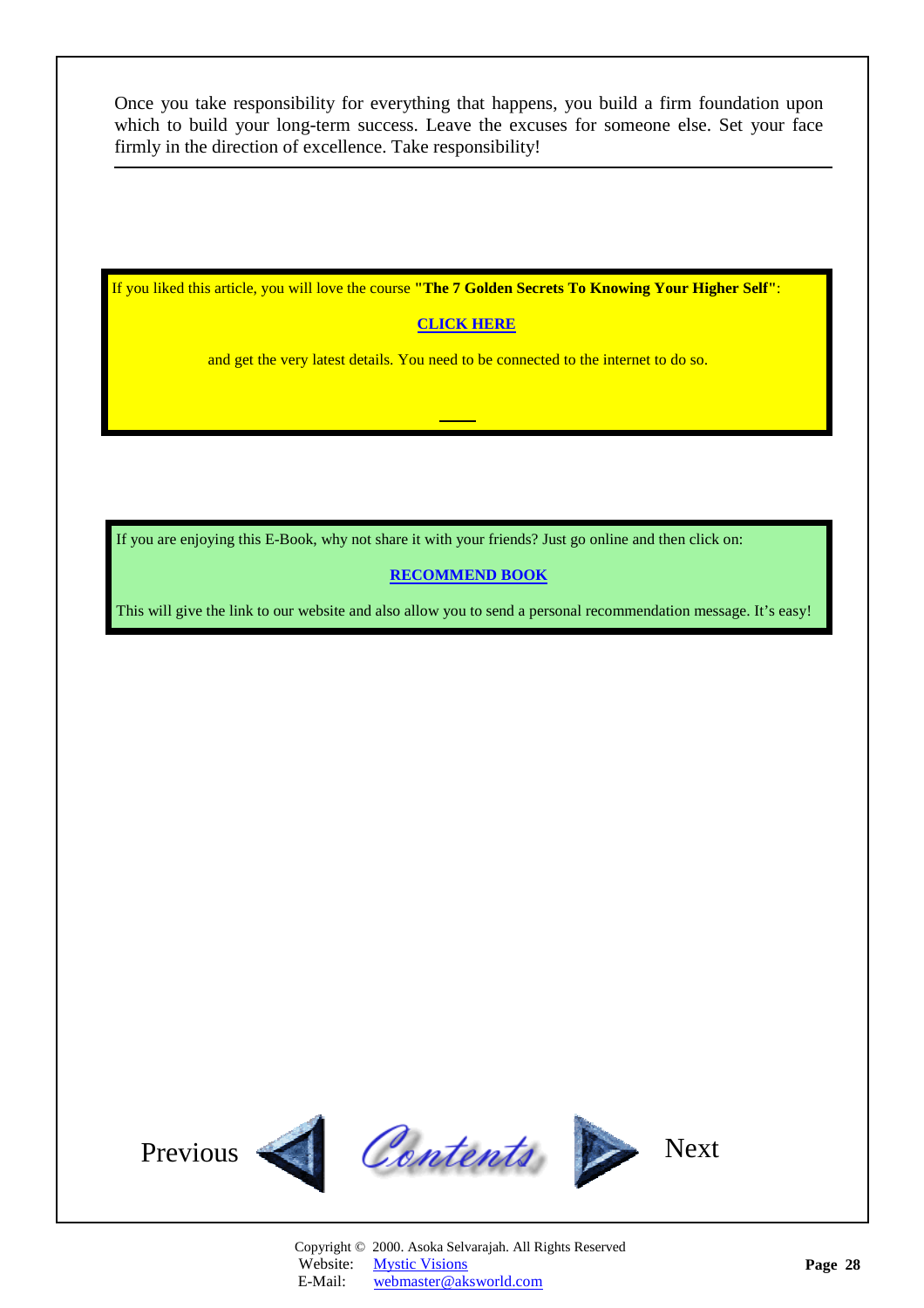# <span id="page-28-1"></span>**Using A Journal For Personal Development**

<span id="page-28-0"></span>A great man once said that a life worth living is a life worth recording. With this truth in mind, let us examine the time-honoured method of keeping a Journal as a powerful tool for selfimprovement.

Firstly, understand that a Journal is NOT a diary. Although the line is definitely blurred, a diary largely deals with externals. A Journal is about your inner being. It is actively used as a tool for self-improvement, as opposed to passively recording events.

#### **Why keep a Journal?**

The benefits of keeping a Journal are that through doing so, you monitor your own internal processes. It can be used to integrate psychological parts within yourself that have long remained in conflict. A Journal can help you see the changing cycles within your life processes that only become evident when rigorous self-examination is used. It helps you to remember your dreams, and begin to understand and gain insight from them. Most importantly, the keeping of a Journal puts you ever closer in touch with the Higher Self - the highest part of you responsible for creativity, wisdom and for orchestrating the events of your life.

In short, keeping a Journal turns your life from a seemingly random succession of events into a well-defined school. You begin to see the lessons in your life and put them into practice.

#### **Practical steps for beginning Journal work**

What is the best procedure? There are many, and it is really a very in-depth subject. In this short discussion, we shall examine a few ideas to get you on the road of at least starting a Journal and thereby experiencing immediate benefits.

The first step is to physically get yourself a suitable Journal. This should ideally be an A4 book with either lined or unlined paper. Don't get a diary as you will not be doing a "day to a page" or anything like that. However, the book you buy should ideally have section dividers of some sort. Alternatively, you can buy a file folder, corresponding pad of paper, and a set of dividers. Use the dividers to create different sections in your Journal.

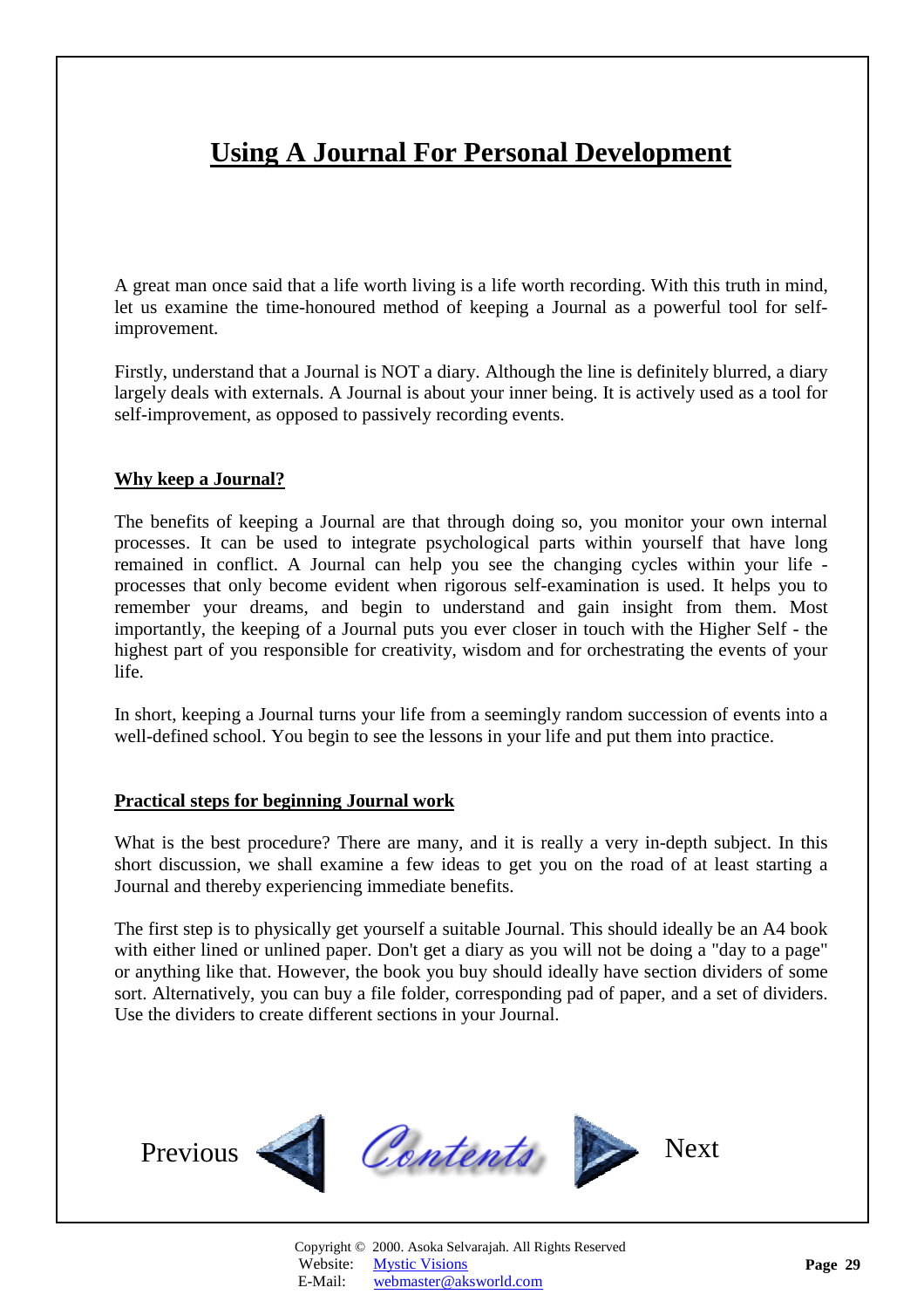<span id="page-29-0"></span>The first section you should keep is the Daily Log. Here, you make brief entries during the day, preferably immediately after the event. In this section, you record any internal events that you deem of importance. Emotions, reactions, thoughts, realizations, interactions with people or situations, and the internal effects they had upon you. If there was an external trigger, you record just enough of it to make sense of the entry. The key here is brevity.

Even though your outer life may be relatively uneventful from one day to the next, you will soon find that your inner life is alive and rich and full of happenings. As you do this over time, more insights will begin to occur. For instance, you will start to perceive the triggers that cause your behaviour. You will become increasingly aware of how you handle yourself and how you could do better. You will become less "automatic" and more conscious of your choices in each and every situation.

Another section you should keep is a dream journal. Here you record ANY impressions, fragments or complete dreams that you recall. If you do not normally remember dreams, this procedure will help stimulate recall. Keep the Journal by your bed and record anything that you remember. Better still, tell yourself before you sleep that you WILL remember your dreams. If you still don't remember anything, consider setting an alarm clock at some point in the night, and write down whatever you recall as soon as you awaken. If the answer is nothing, reset the alarm clock!

Dreams are one place where your intuitive, creative self — which can only speak in images seeks to establish communication with you. Thus by making this effort, you begin to come into conscious communion with parts of yourself that transcend your normal conscious intelligence.

The next section is where you ask questions that you need answers to. These can relate to any area of your life whatsoever - relationships, spirituality, work, creativity, and so on. Actually, you are asking your Higher Self for the answers.

Write your entry here in the form of a question. Date it and leave it. Then pay attention to your dreams, the events of the day, and your own internal insights and thought processes. The various parts of the Journal fit beautifully together to give you the answers you seek. Expect an answer and it will come. If nothing happens, simply repeat the process the next day with the same question! Be insistent. The answer will eventually appear.

The final section of the Journal that we will talk about is the Life Cycles section. You review your life and try to describe it in terms of the big cycles that you have experienced. It may have been a relationship cycle, an employment/career cycle, a cycle of religious affiliation. It differs for each person. Ponder your life and recognise the major cycles. For example, it may be your ten-year marriage, your six year career with XYZ Corp., your troubled teenage years, etc. Within each major cycle, write the main events that made it up as a series of brief entries. If you do this properly, you should also be able to identify minor cycles within the major. Do this also for the current cycle that you are living in right now.

Of course, many different cycles overlap each other in our lives. The point is simply to begin to

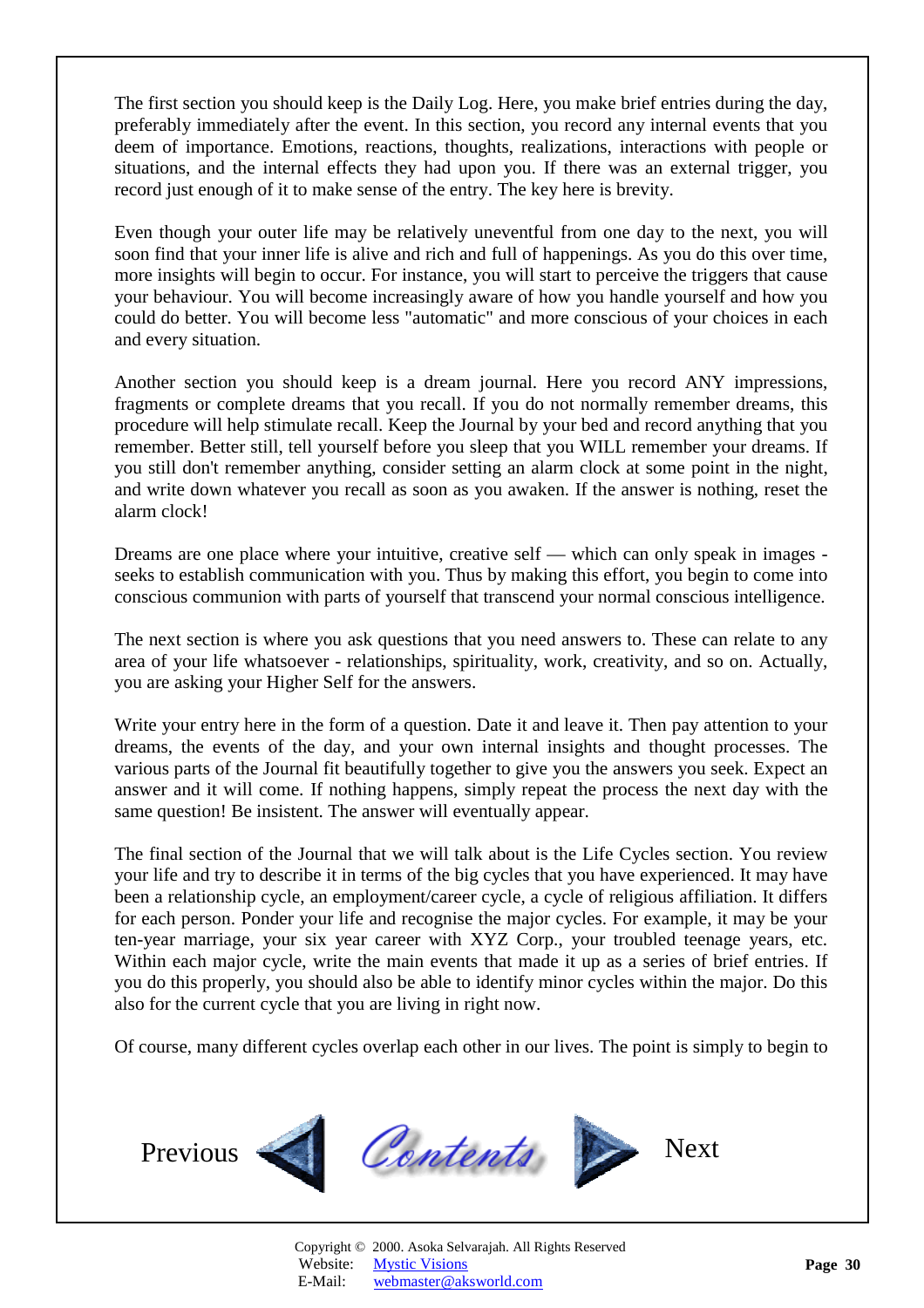<span id="page-30-0"></span>get a perspective on the major movements within our lives that have brought us to where we are today.

Being able to see the large cycles and sub-cycles helps you to achieve a much expanded consciousness and context for your life. You see how the events of life seem orchestrated - as indeed they are - to lead you to learn many lessons and gain profound realizations. You begin to realize where you failed to learn the lesson, and therefore had to experience it all over again in another time and place until it finally sank in. In short, you gain perspective. In doing so, you become more empowered to lay out a grander vision for your future.

There is one final and important point. Your Journal is PRIVATE. Therefore, say what you wish openly and do not censor yourself. This is the one place where you can speak freely so give yourself that blessing. At the same time, keep the Journal in a safe place where it will not be available to prying eyes!

This has been a whirlwind introduction to the benefits of the Journal, although a lot has been covered. Doubtless, other possible sections lend themselves to your imagination, as indeed should be the case. The Journal is YOUR personal tool for self-growth and should thus arise out of your needs and aspirations. If you want to study the subject in greater depth, there are plenty of resources available on the subject. However, the important thing is just to get started and experience the benefits NOW. You have enough ideas here to create a deeply enriching life tool for yourself. May it bring you many tender insights and blessings.

#### **Resources that can help:**

l

"**[At A Journal Workshop](http://www.amazon.com/exec/obidos/ASIN/0874776384/amazinglifestyle)** - Writing to Access The Power Of The Unconscious And Evoke Creative Ability" by Dr. Ira Progoff. Excellent book that goes into the subject in immense depth.

If you liked this article, you will love the course **"The 7 Golden Secrets To Knowing Your Higher Self**":

#### **[CLICK HERE](http://www.aksworld.com/7GS.htm)**

to get the very latest details. You need to be connected to the internet to do so.

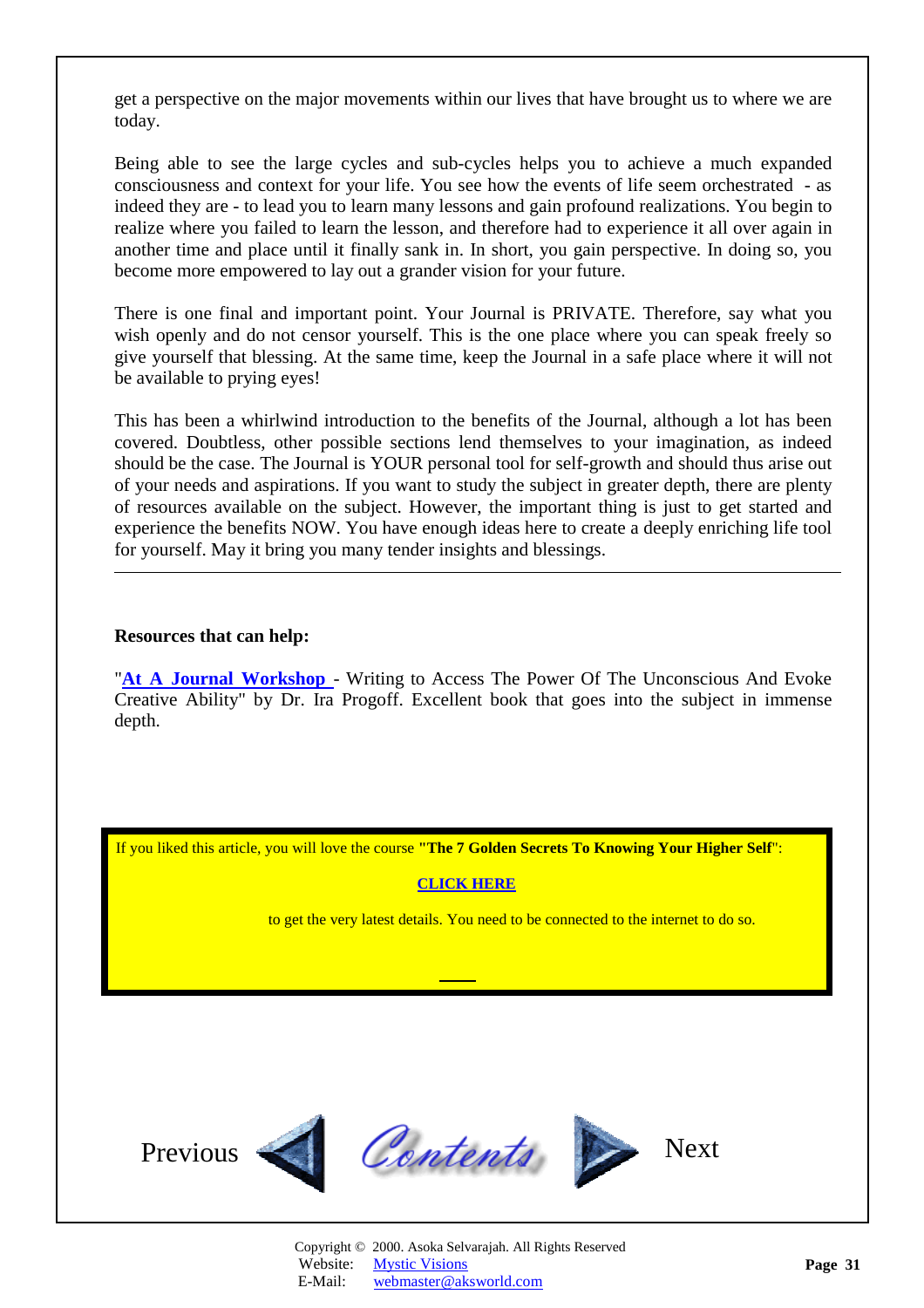# <span id="page-31-1"></span>**Money & Spirituality - Do They Mix?**

<span id="page-31-0"></span>Money causes most people more emotional problems than almost any other life issue. How many times have you heard that "Money doesn't grow on trees", that "Money is the root of all Evil" or that anyone who is rich must, by definition, be either a crook or extremely hard and tough? Most people have extremely negative associations about Wealth and Money that were gained subconsciously whilst growing up.

The world's spiritual traditions seem to be in agreement:

**"No man can serve two masters: for either he will hate the one and love the other; or else he will hold to the one, and despise the other. Ye cannot serve God and mammon."** 

#### **Matthew 6:24**

Other world religions say much the same. Buddhism certainly sees earthly wealth as a source of desire and attachment; both of which are viewed as detrimental to spiritual growth.

Yet, most personal development teachers today tell you that you can "have it all" and extol the virtues of becoming wealthy. Moreover, it seems to be a very modern version of spirituality that says you can be rich AND highly spiritual. So who is right?

Within a strictly limited sense, both are correct. However, the balance is extremely hard to maintain correctly.

Given that the Universe and the Source that created it are infinitely abundant, it is entirely correct that you should expect to be similarly abundant in your life. You have a right to wholesome expansion and wealth. Poverty is not intrinsic within creation - rather it is created by Man himself!

However, there is a big problem, and this is what the teaching from Jesus above highlights perfectly. It is the problem of focus.

Whatever we focus our minds upon, for good or ill, always expands. This is one of the fundamental laws of life. No matter what anyone tells you to the contrary, making money is hard. It does not come easy to most people. Moreover, making a LOT of money is VERY hard and takes a tremendous level of concentrated focus. It also requires a commitment that is primarily EXTERNAL, i.e. devoted to the outer material world.

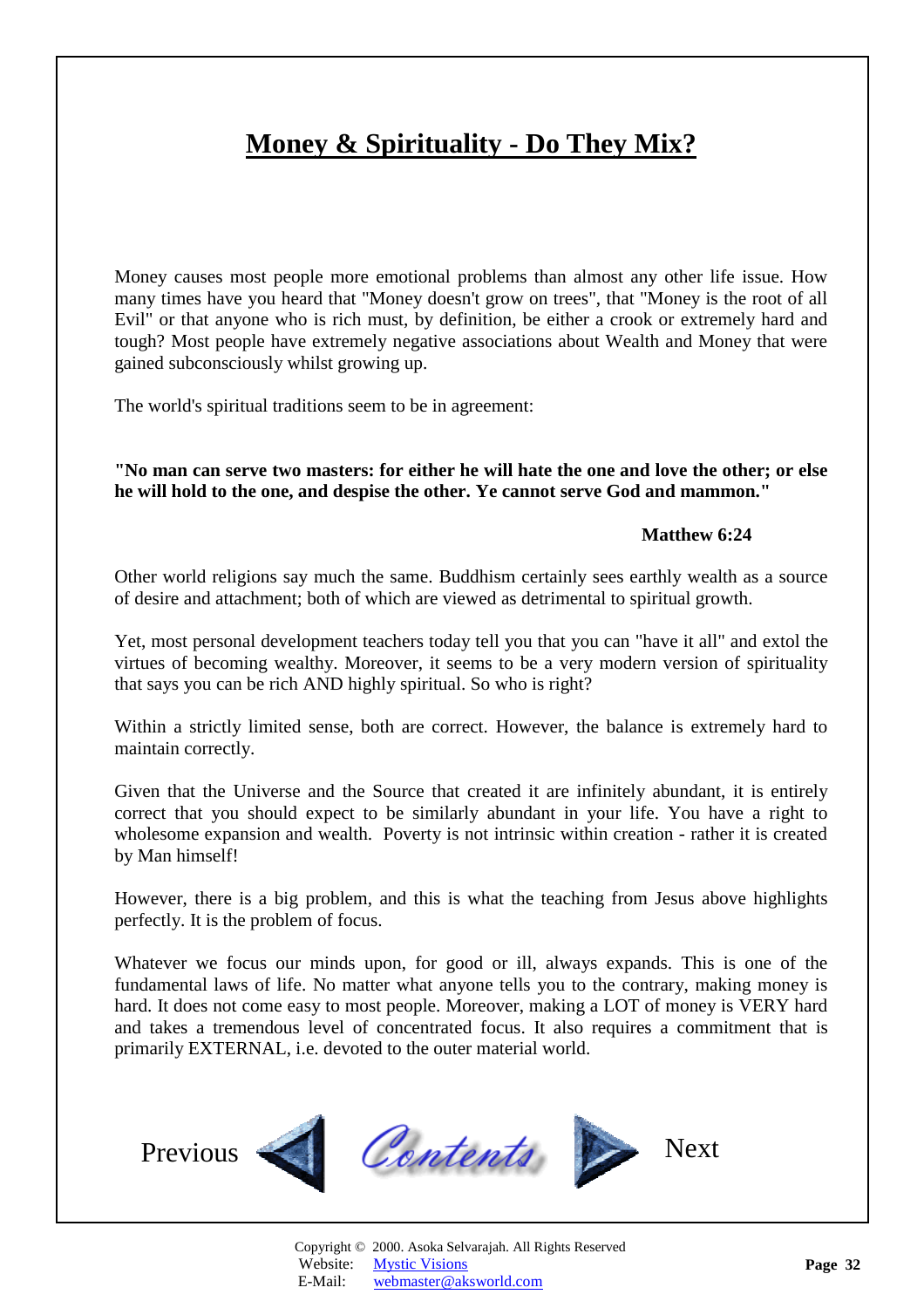<span id="page-32-0"></span>Herein lies the apparent conflict. The truth is that powerful spiritual development ALSO requires a tremendous level of focus and commitment. It is not a part-time activity either. Moreover, the focus is primarily INTERNAL. If you now read the verse from Jesus again, you will receive a fresh perspective. It is not that money is intrinsically evil: rather, the accumulation of it, for someone with limited years on this earth, is a major distraction because of the level of focus it requires.

Whatever you focus upon expands. If you set your mind upon the external world, this will assume increasing importance in your life. Spiritual growth will increasingly become a hobby or something to be crammed into your spare time. If you vigorously dispute this, ask yourself the following questions. (1) Do you make sure you get three full meals a day? (2) Do you also make sure that you meditate (or pray) three times a day for the same amount of time?

Do you see the point and the problem? Whatever is most important to you is what you spend most of your time doing and thinking about. This is why most spiritual traditions advise against the external focus which the pursuit of material wealth entails. The Spiritual Masters know human nature too well. They know that given half a chance, we will veer off the path and go off chasing soap bubbles.

Happily, there can be a satisfactory resolution to this. The answer is twofold.

The first principle is that if you make the spiritual path (and this does NOT mean exclusively the Christian path) your primary focus, then you will eventually master laws of the universe that will ensure your abundance forever. Moreover, abundance here is interpreted in the widest possible way, as well as many ways that we can't conceive of with finite minds! If you can truly tune yourself to the ultimate Source of all abundance in the universe, then how can you remain poor in any sense?!

This is what Jesus had in mind when he said,

### **"But seek ye first the kingdom of God and his righteousness: and all these things shall be added unto you."**

#### **Matthew 6:33**

In other words, bring your finite Mind and Being increasingly in tune with the Source of infinite abundance, and you cannot help but manifest abundance too. Moreover, you will do it with ease, at will, and to a greater level than you ever believed possible for yourself and others. If the universe is infinitely creative, then you can be too once you are in tune with the spiritual laws by which the universe functions.

The second principle - also implicit in the verse above - is to decide from the outset what your true life purpose and hence priority is. Then determine NEVER to let that balance between

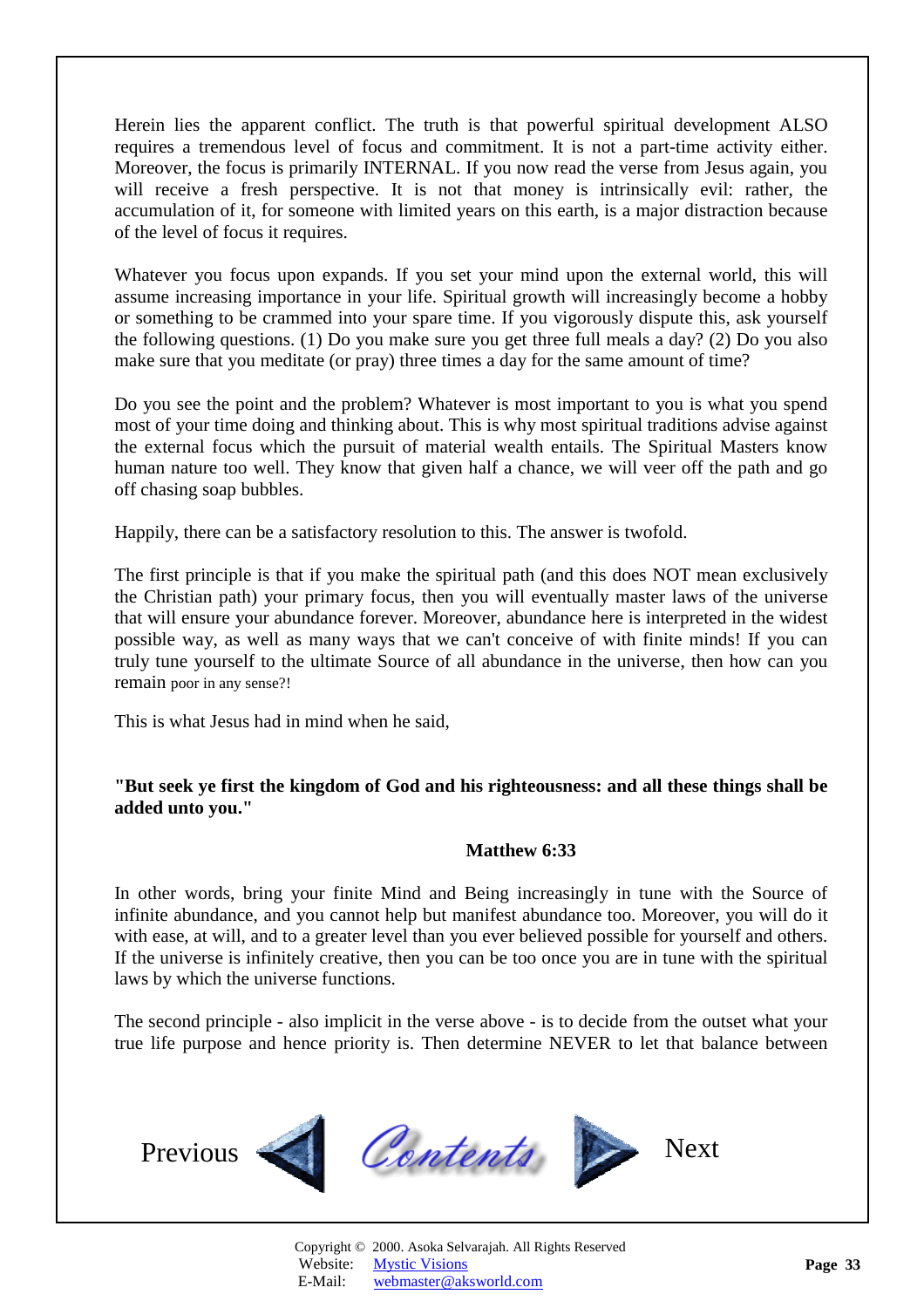<span id="page-33-0"></span>spiritual commitment and external effort be undermined. When we work upon an external goal - particularly financial abundance—it is VERY easy to allow that goal to consume an increasing amount of time and mental capacity.

Decide from the outset that you are going to focus upon the process of being excellent in the field of endeavour that is your life's purpose. Then pursue it with the intention of being the very best you can be, rather than focusing primarily upon some monetary result/goal at the end of the process. You can certainly have a monetary goal. However, just be aware of the danger of letting this becoming the primary obsession. Don't ever let it happen. Also, always continually re-assess the balance and level of commitment between your externally focused activities and your spiritual goals. Never let that balance slip.

In conclusion, it is possible to be financially abundant whilst following a spiritual path. However, it is very difficult—much more so than most personal development gurus would have you believe. It is for this reason that the great Spiritual Masters strongly discouraged trying to do both. However, by using the two principles mentioned here from the outset, it is possible to create abundance in your life in the widest possible sense of the word.

If you liked this article, you will love the course **"The 7 Golden Secrets To Knowing Your Higher Self"**:

### **[CLICK HERE](http://www.aksworld.com/7GS.htm)**

and get the very latest details. You need to be connected to the internet to do so.

If you are enjoying this E-Book, why not share it with your friends? Just go online and then click on:

#### **[RECOMMEND BOOK](http://www.recommend-it.com/l.z.e?s=825799)**

This will give the link to our website and also allow you to send a personal recommendation message. It's easy!

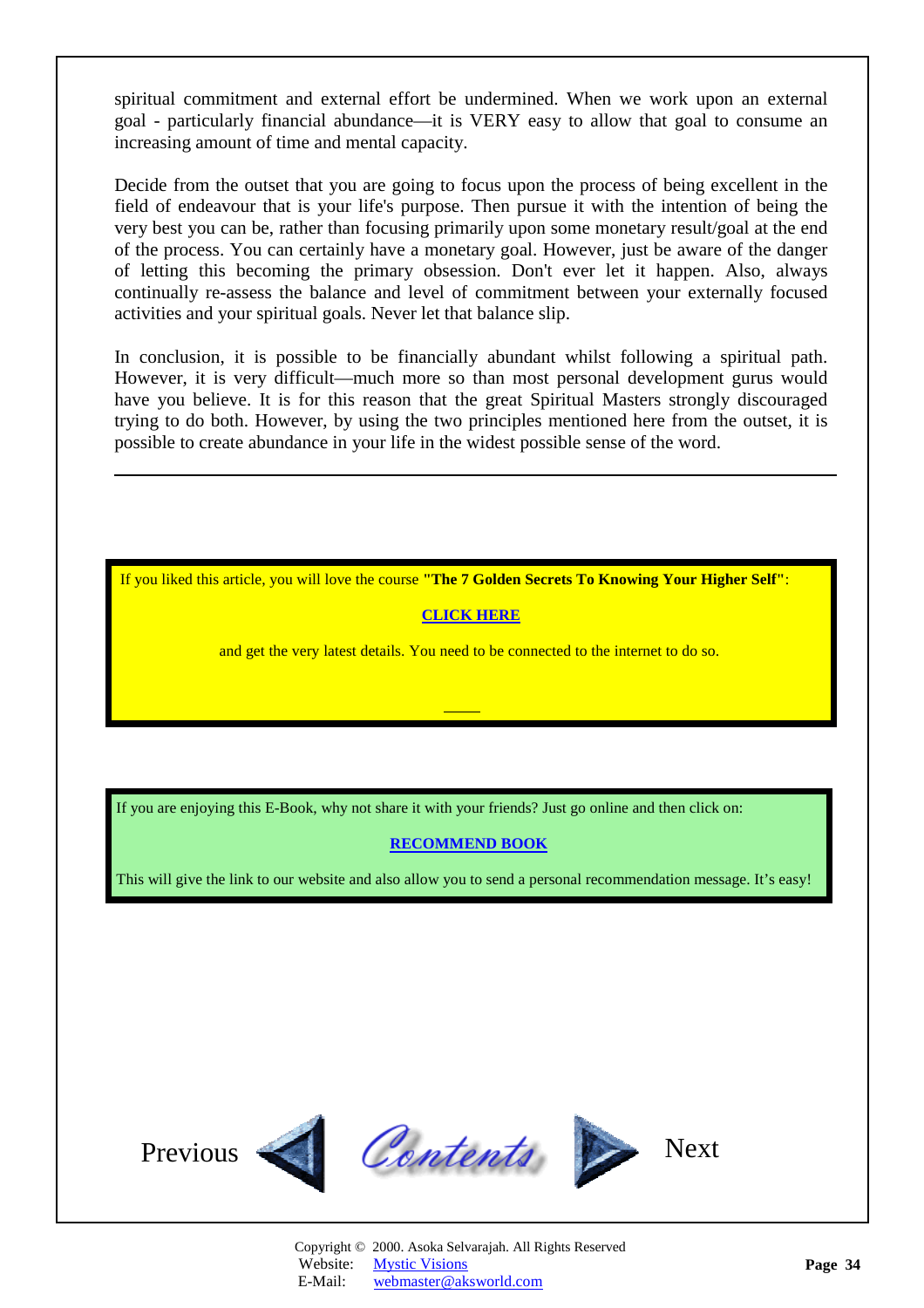# <span id="page-34-1"></span>**10 Things You Can Do To Produce A Quantum Leap In Your Life FAST**

<span id="page-34-0"></span>We often hear of small actions that can make a dramatic impact on our lives. Here are ten such things which, if done with determination, will produce a revolution for you physically, mentally, emotionally, spiritually and financially.

# **1. Drink Pure Water**

Our bodies are 70% water. Drinking impure water is responsible for many illnesses commonly attributed to other causes. Therefore, you should seriously consider installing a quality water filtration or distillation system.

In addition, Most people go through life dehydrated. Simply drinking when you are thirsty is not enough. Moreover, tea and coffee actually dehydrate the body even further thereby making the problem worse still. Dehydration also leads to many serious illnesses. You need to drink at least 8-12 glasses of clear water every day, and preferably more.

### **2. Regular Exercise**

Exercise can slow down, and even partially reverse, the aging process. You will suffer from fewer illnesses and have far more energy to enjoy all day long. Best of all, exercise is is something you can take up and benefit from at any age. Yoga is excellent because it tones your inner organs as well as gently stretching and strengthening your muscles. Even simply walking for 15-20 minutes every day could be extremely beneficial. Consult your doctor regarding your current state of health and advice on suitable forms of exercise for you.

# **3. Meditation**

Regular meditators often have a biological age 10-20 years younger than their chronological age! You will also be far more centered all day, more aware of your emotions, and far better able to cope with any challenge life can throw at you.

Simply sitting in a quiet place alone, closing your eyes, and following the passage of your breath as it moves in and out is a superb meditation. However, you can easily find others that can benefit and enrich your life deeply. Meditation will make you a kinder, gentler, and more patient person. It will help you to appreciate life more.

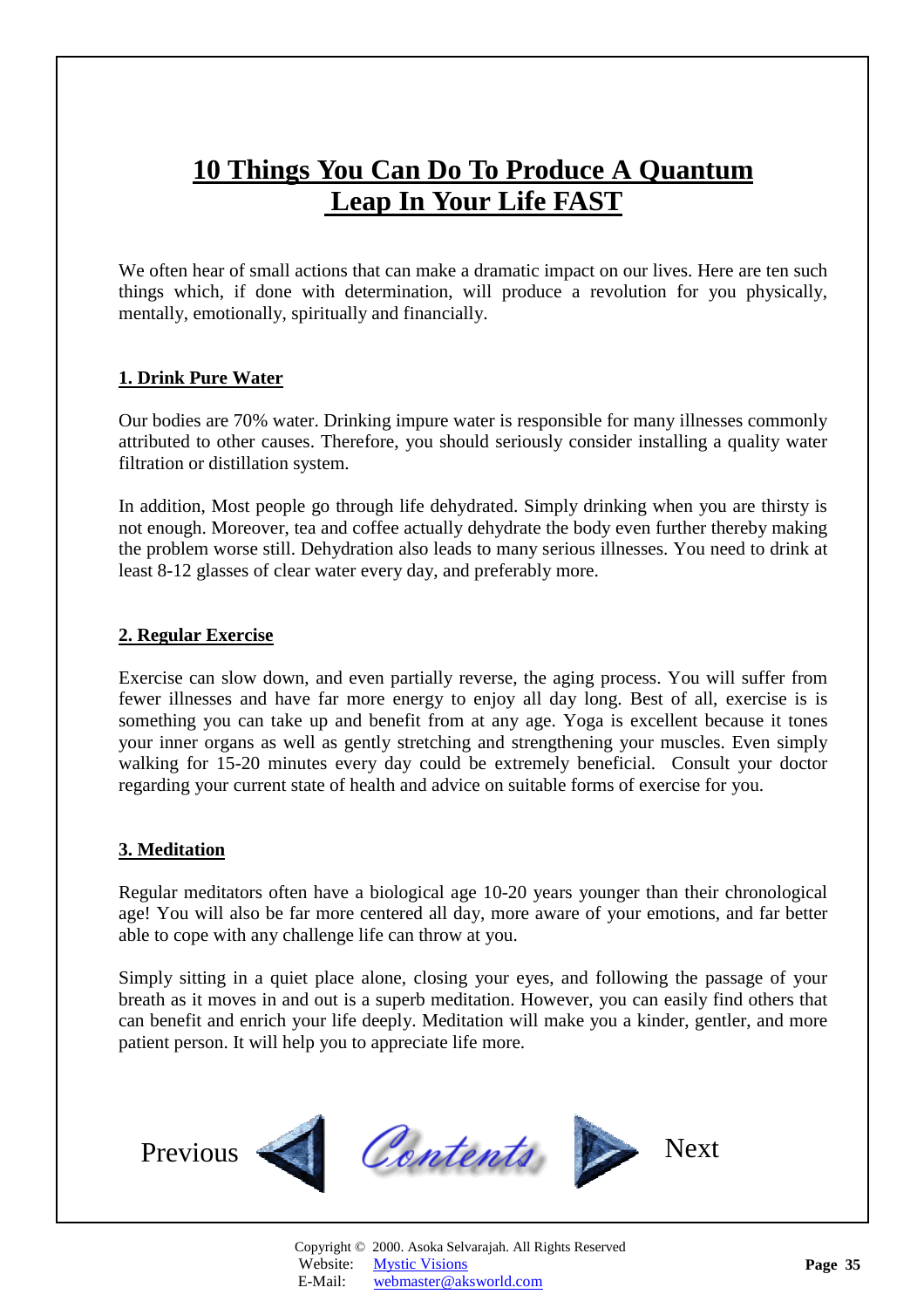### **4. Forgiveness**

Grudges take up brain capacity and prevent us from performing at our very best. What we focus our minds upon grows; this is true of hatred too. Therefore, it is impossible to truly achieve great things for ourselves when we have a lot of our energetic capacity tied up in negativity.

Remember that forgiveness is primarily for YOU. It free up your energy tremendously. So forgive all grudges, no matter how old they may be, and seek reconciliation. If you find this hard, begin with the easiest ones first. Then gradually work up to the harder ones.

# **5. Clutter Clearance**

If you want to let new opportunities into your life, you have to make room for them. Clear out the past - things you cling to that no longer serve any purpose, but which hold you back. This can be cupboards, the cellar, old clothes, old relationships, and outmoded ways of thinking. By holding on tenaciously to the past, we fail to make room for the future.

So look in your closets and get rid of things you have not used for over a year or two. Review relationships in your life and see which ones are taking you where you want to go and which ones are holding you down. Clear your desk. Clear your computer. Then let fresh air flow into your life!

# **6. Clear All Financial Debt & Invest**

If owing nobody a cent is just a dream for you, start working today to make that dream a reality. Save 10% of your income each month to be applied towards reducing and clearing your debts.

Financial debt is one of the biggest causes of worry ever. Yet almost anyone can save 10% of their income if they put their minds to it. Do it consistently to learn the habit, and soon you'll be saving 20%. Once you've applied this to your debts, and have NO debts at all, you can't imagine how free you will feel!

### **7. Relationships**

Almost everything we want in life will be obtained through other people. Moreover, relationships skills are amongst the most important and most desired in life. They easily more than make up for deficiencies in other areas of expertise. People who get on well with others rise faster than those who are merely good at their jobs. They are the last people to be fired; if they are, they find it extremely easy to pick up a great job elsewhere.

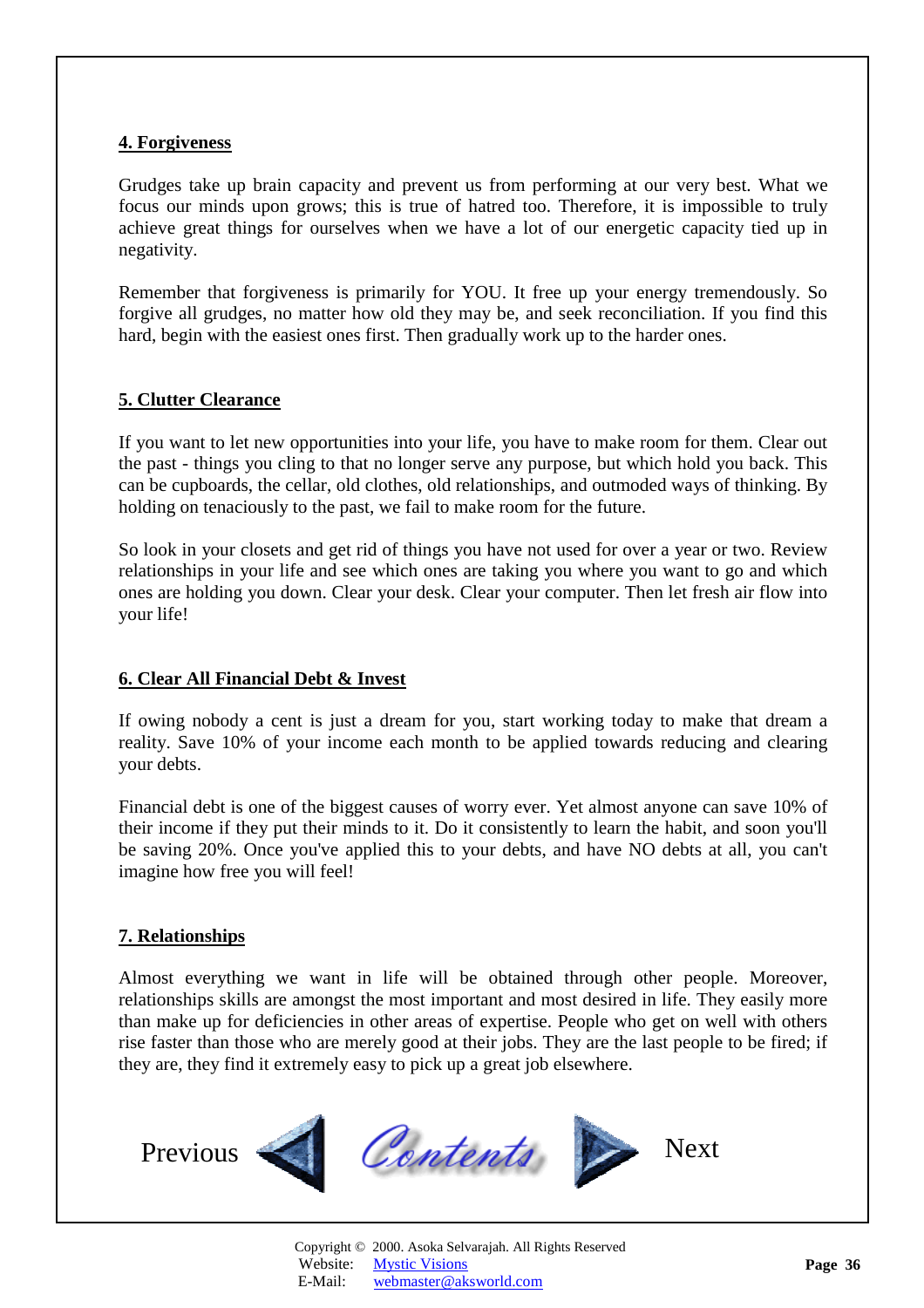<span id="page-36-0"></span>Hence, it is vital to learn to relate excellently to others. If you are not good in this area, all your other efforts could go for nothing. Therefore, study hard in his subject and apply the lessons you learn. Become excellent at relating to people.

### **8. Goals**

Have clear, specific, written goals with deadlines for their achievement in every area of your life - physical, mental, emotional, physical, career, etc. People who do are FAR more successful. People who don't are like ships adrift on the seas. A person without clear specific goals is like a ship cast adrift on the ocean without a captain or crew. The chances of it arriving anywhere specific are minimal. Yet most people live their lives like that. Make it your goal to have specific written goals in every area of your life and review them every day.

### **9. Daily Planning**

For maximum productivity, plan each day in advance with a scheduler. Use a "To Do" list to plan what you need to get done. Prioritize these tasks in order of importance. You can rank urgent tasks as "A". Important, but not urgent, tasks as "B". Nice to do but neither urgent nor important activities as "C". Unimportant tasks as "D". Work on the category "A" tasks first until you have them all done and then work on the category "B" tasks. Delegate or throw out category "D" activities.

Develop the habit of accounting for every half hour of your time. This is what many highly successful people do.

### **10. Journal**

A life worth living is a life worth recording. Keep a private journal where you can record events, your reactions to them, how you feel about situations, what you are learning. Keeping a journal awakens your intuition and deepens your contact with Spirit.

This article is reprinted from the FREE ezine, **Aspire To Wisdom**. If you wish to subscribe, please:

#### **[CLICK HERE](http://www.aksworld.com/AspireToWisdom.htm)**

Just enter your details and you are subscribed. It's as easy as that!

**Please note: Your e-mail address is never sold or given away to any third party**.